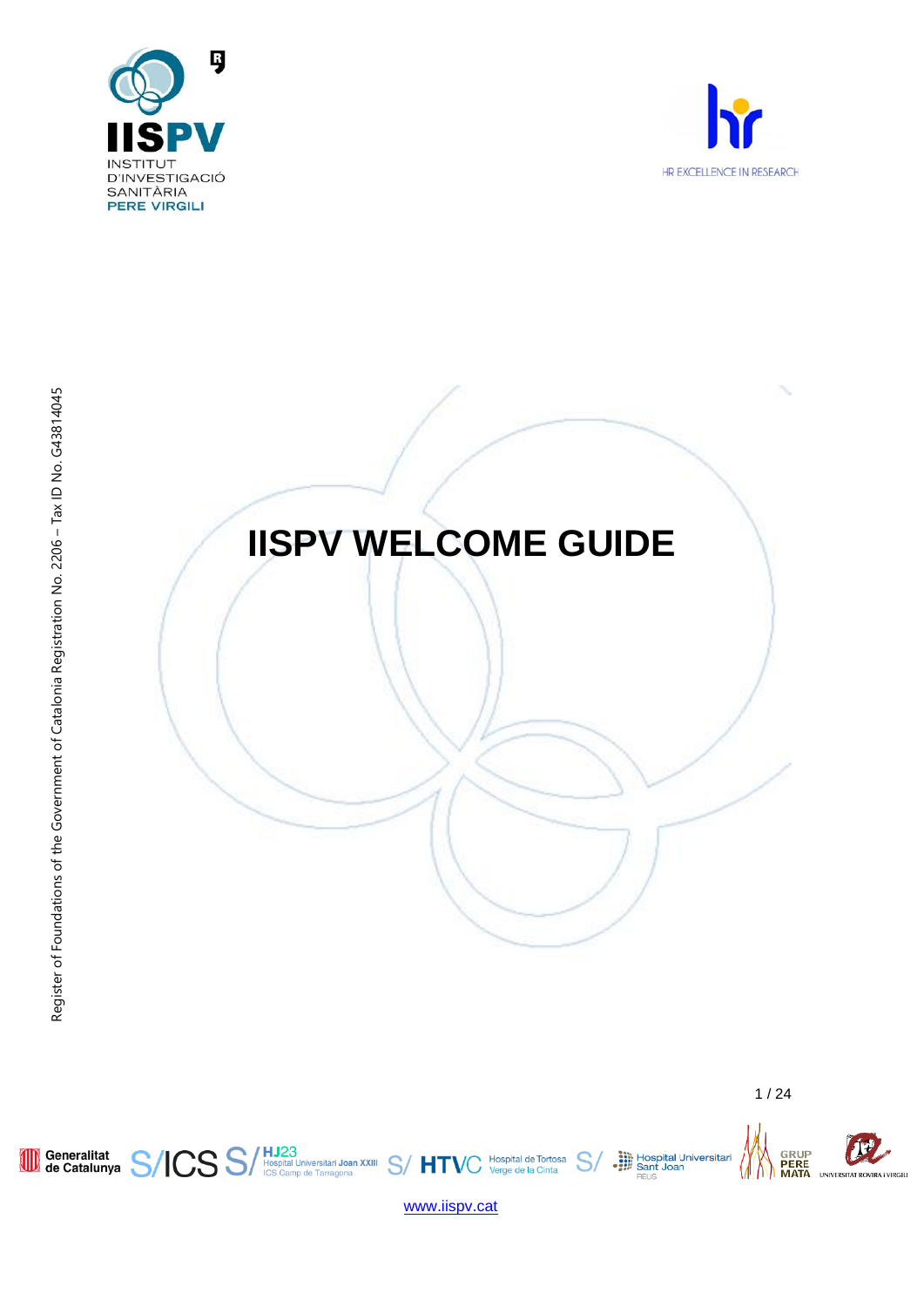



# **1. Greetings from the Chief Executive**

Welcome to the Pere Virgili Health Research Institute.

With this onboarding manual, we aim to facilitate your joining us here at the IISPV, so we have included a broad range of information on the centre's features and operation. Indeed, an important part of this guide refers to how we organise ourselves both with regard to the administrative and management aspects and the scientific aspects. We realise that for every new arrival there are many things that they need to know, and a careful reading of this onboarding manual will allow you to get an overview of the IISPV and smoothen your adaptation.

Even so, there are many important things that cannot be conveyed in a manual such as this. The most important of them is our conviction that the centre's success, and, therefore, all our success, depends to a large extent on everyone's willingness and ability to cooperate. Because cooperation is one of the key words in our dictionary and the basis of teamwork. We do nothing here in isolation. We are all needed to fulfil the centre's mission, which is focused on successfully conducting research projects.

Cooperation and teamwork require the right conditions. That's why maintaining a friendly atmosphere in which trust and cooperation can flourish is one of our main concerns. Professional development, honesty, integrity and respect for co-workers are core values for us.

We wish you all the best during your stay at the IISPV, whether you are here for a limited period or are joining us on an indefinite basis. We will do everything we can so that you feel that working here is worthwhile and makes life more pleasant and interesting. We need you to help us achieve this.

[www.iispv.cat](http://www.iispv.cat/)

 $S/$  HT

Hospital de Tortosa

Verge de la Cinta

Sincerely, Joan Josep Vendrell Ortega, Chief Executive, IISPV

HJ23<br>Hospital Universitari Joan XXIII<br>ICS Camp de Tarragona

Hospital Universitari<br>
Sant Joan

Sant Joar



Generalitat

de Catalunya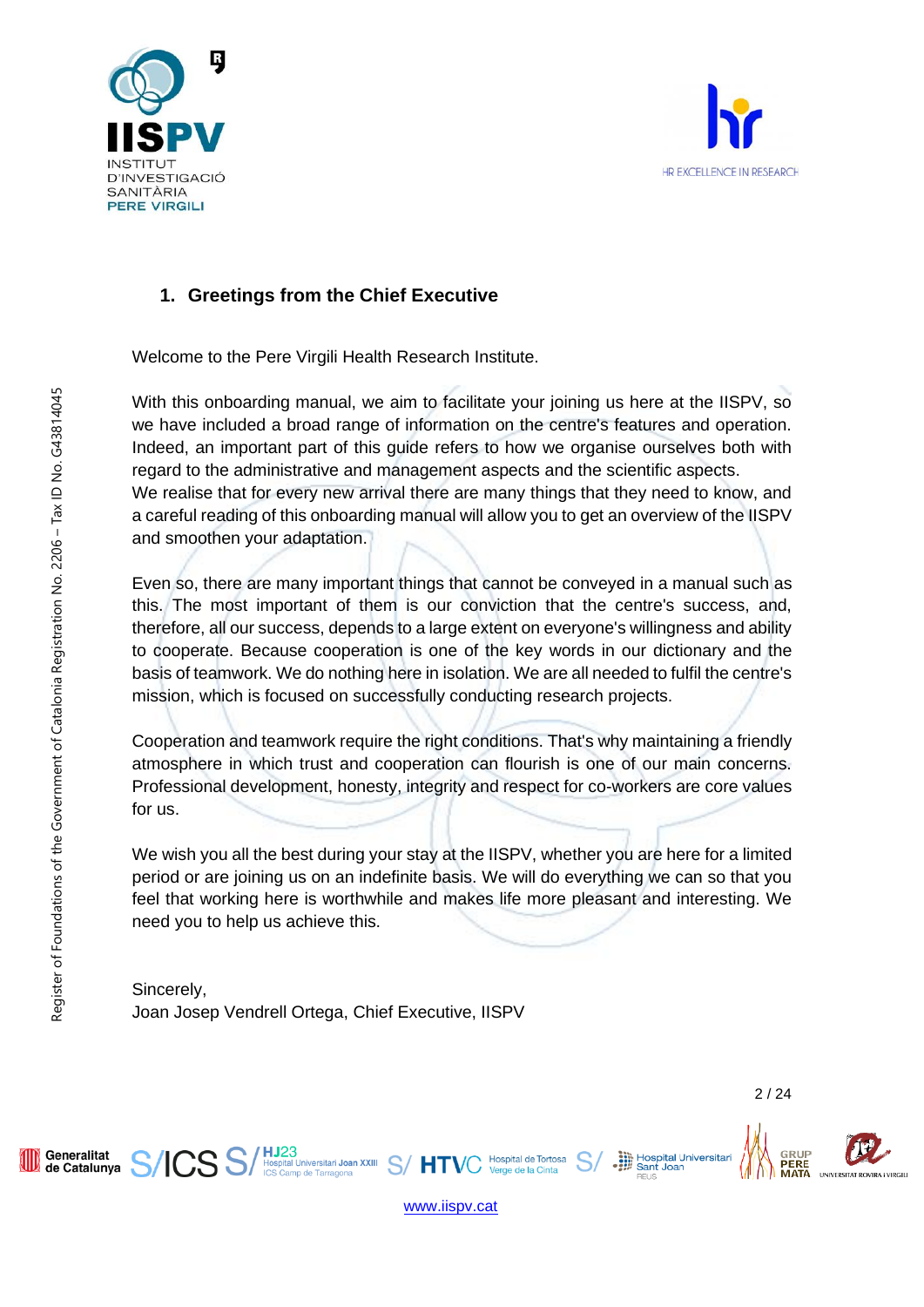



#### **2. Who we are.**

The Pere Virgili Health Research Institute (IISPV, in its initials in Catalan), is an organisation set up within the framework of inter-institutional scientific collaboration among:

- **‒** The Catalan Health Institute Institut Català de la Salut (ICS): The Joan XXIII University Hospital of Tarragona, the Sant Joan de Reus University Hospital, the Verge de la Cinta Hospital of Tortosa, and the Camp de Tarragona and Terres de l'Ébre Primary Health Care Department.
- **‒** Pere Mata Group: Pere Mata Institute Psychiatric University Hospital.
- **‒** Rovira i Virgili University.

The member institutions are located in the geographical area of the Camp de Tarragona and Terres de l'Ebre and conduct epidemiological, clinical, basis and transversal health and biomedical research.

The IISPV clusters and manages this activity, both that carried out by researchers and groups in hospitals, primary care,

universities and the institute's own researchers. The IISPV aims to manage and strengthen health research activity of the institutions that conduct it but are not among its members and encourage them to join the institute as associate institutions. The basic research unit at the IISPV is the Research Group.

The IISPV also has ties with the following institutions: El Vendrell Hospital, PIUS Hospital, Valls, Móra d'Ebre County Hospital and Sant Pau i Santa Tecla Hospital.

[www.iispv.cat](http://www.iispv.cat/)

HT

**Hospital de Tortosa** 

**HJ23**<br>Hospital Universitari **Joan XXIII**<br>ICS Camp de Tarragona

Generalitat

de Catalunya

Hospital Universitari<br>
Sant Joan

Sant Joar

GRUP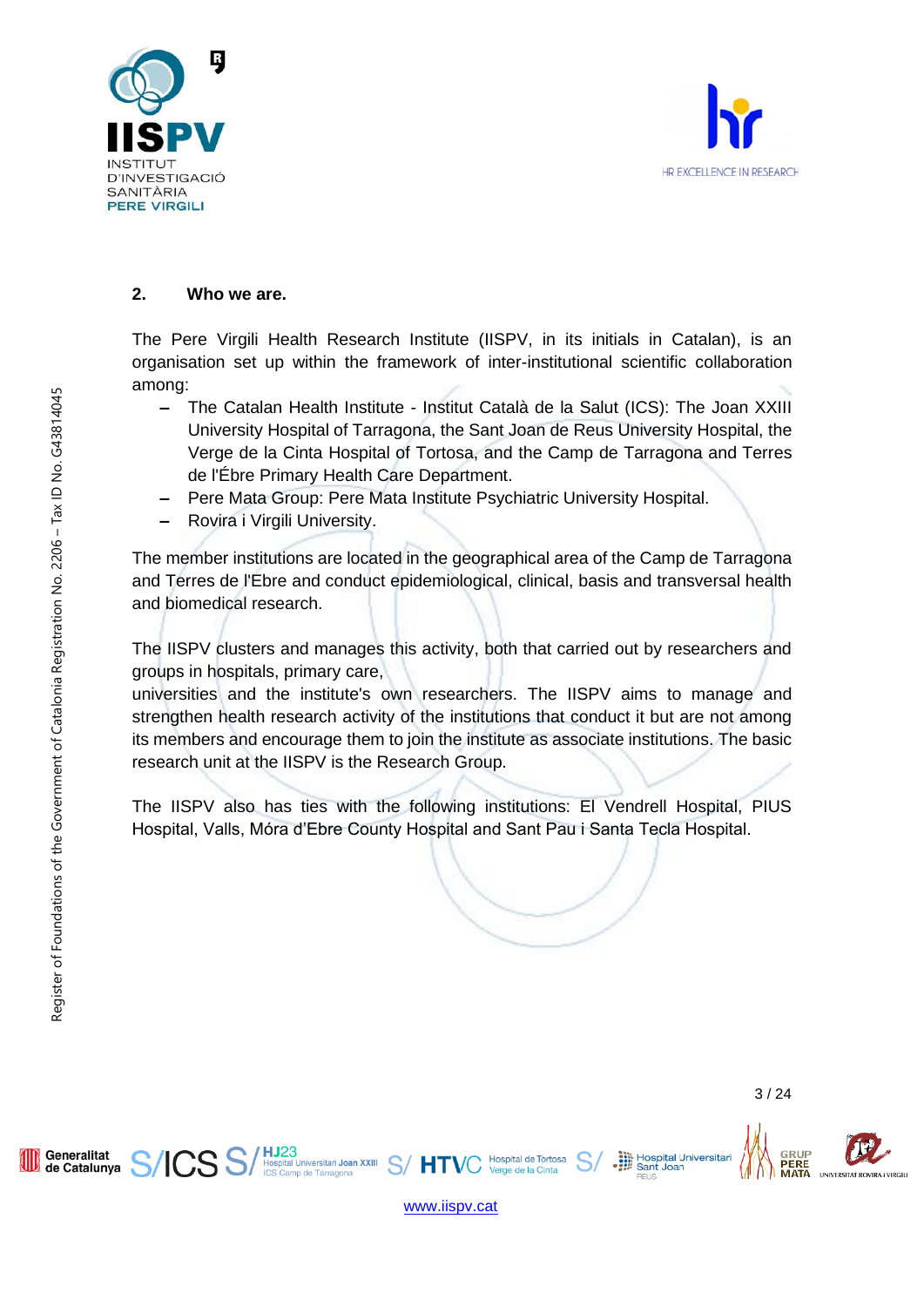



# **2.1. Strategic Plan**

#### **Mission**

The IISPV's mission is to efficiently manage its own and others' resources and to provide the best service within its capabilities to health sector professionals, as well as to promote, consolidate and transfer the research in the bio-heath sphere to improve the health and welfare of the population (first and foremost) of the province of Tarragona.

# **Vision**

The IISPV must be a leading centre of biomedical research and knowledge transfer in this country and internationally, at the service of the people and as an instrument for the health centres in its sphere of activity.

# **Values**

This quality system is based on the values fostered by the management:

- **‒** Autonomy: the members of the IISPV perform their work freely and in accordance with a series of general and generic rules and regulations.
- **‒** Responsibility: each of the members of the IISPV knows the importance of their work and assumes the implications of their acts.
- **‒** Teamwork: tasks are not left to be carried out by one person alone, and information on it flows continuously.
- **‒** Adaptability: aware of the complexity of the environment, the members of the IISPV constantly incorporate changes and adjust the pace and expectations.
- **‒** Efficiency: to provide an efficient service and strive for continuous improvement.
- **‒** Sustainability: in the management of resources and of the environment.

Register of Foundations of the Government of Catalonia Registration No. 2206 - Tax ID No. G43814045



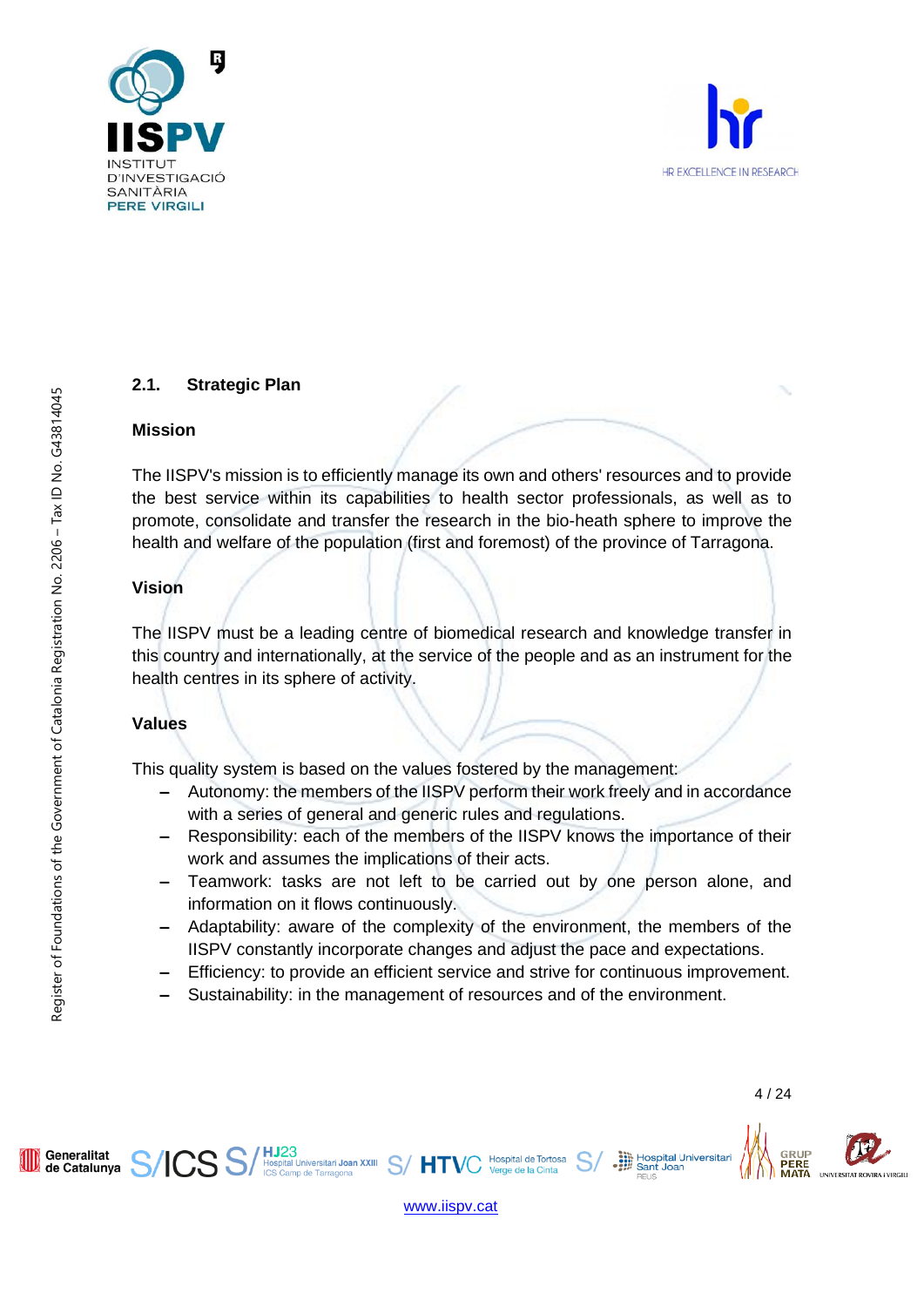



# **2.2. HRS4R**

In April 2015, the Institute obtained the seal that accredits it in the European HRS4R (Human Resources Strategy for Researchers), which means that the Institute commits to complying with the code of conduct that this accreditation requires in the field of HR.

Within the plan that was defined, the following documentation has been developed:

- **‒** Career
- **‒** Recruitment Policy
- **‒** Training and CPD Plan
- **‒** Equality Plan
- Plan for the prevention of violence in the workplace

You can find all this documentation on the Institute's intranet [\(https://www.iispv.cat/hrs4r](https://www.iispv.cat/hrs4r-hr-excellence-research/)[hr-excellence-research/](https://www.iispv.cat/hrs4r-hr-excellence-research/)) which we detail in this document so that you can access it.

# **3. What we do**

# **3.1. Strategic areas and map of research groups**

The institute's strategic areas are:

- **‒** Nutrition and metabolism
- **‒** Neurosciences and mental health
- **‒** Health and the Environment

The research groups at the IISPV can be viewed at the following link: <https://www.iispv.cat/recerca/>

# **3.2. Organisational structure**

**a) Board of Trustees**

Hospital Universitari<br>
Sant Joan

**GRUP** 

PERE

Register of Foundations of the Government of Catalonia Registration No. 2206 – Tax ID No. G43814045

Register of Foundations of the Government of Catalonia Registration No. 2206 - Tax ID No. G43814045

[www.iispv.cat](http://www.iispv.cat/)

Hospital de Tortosa

Verge de la Cinta

HJ23<br>Hospital Universitari Joan XXIII S/HTV<br>ICS Camp de Tarragona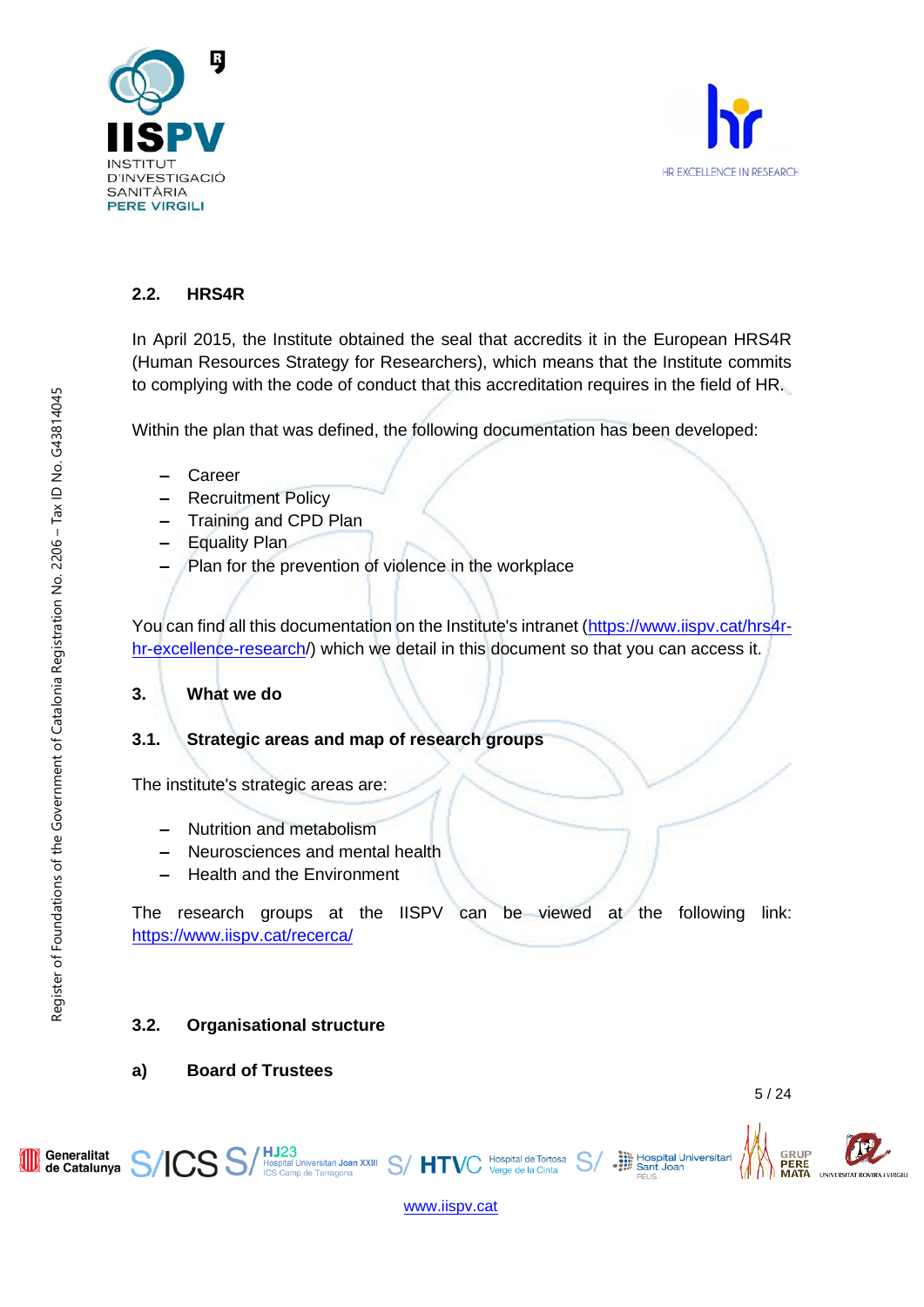



The Board of Trustees handles the representation, governance and administration of the Foundation.

The Board of Trustees is vested with the powers of administration and management, disposal and encumbrance of assets, and representation of the Foundation, with no other restrictions than those set out in relevant law.

*Chair*

**‒ Mr Josep Mª Argimon Pallàs**, Minister. Department of Health. Government of **Catalonia** 

*1st Vice Chair*

**‒ Ms Gemma Geis i Carreras**, Minister of Research and Universities. Government of Catalonia

# *2nd Vice Chair*

**‒ Ms Maria José Figuras Salvat**, Rector. Rovira i Virgili University

# *Members*

- **‒ Mr Joan Gomez Pallares**, Director-General of Research. Department of Enterprise and Knowledge - Government of Catalonia
- **‒ Mr Lluis Rovira Pato**, Director. CERCA Centres Institution of Catalonia. Department of Enterprise and Knowledge - Government of Catalonia
- **‒ Mr Francesc Xavier Grau Vidal**, Secretary of Universities and Research. Department of Enterprise and Knowledge - Government of Catalonia
- **‒ Ms Iolanda Font de Rubinat García**, Deputy Director. Directorate-General of Research. Department of Enterprise and Knowledge - Government of Catalonia
- **‒ Mr Robert Fabregat Fuentes**, Director General of Research and Innovation in Health. Department of Health. Government of Catalonia



[www.iispv.cat](http://www.iispv.cat/)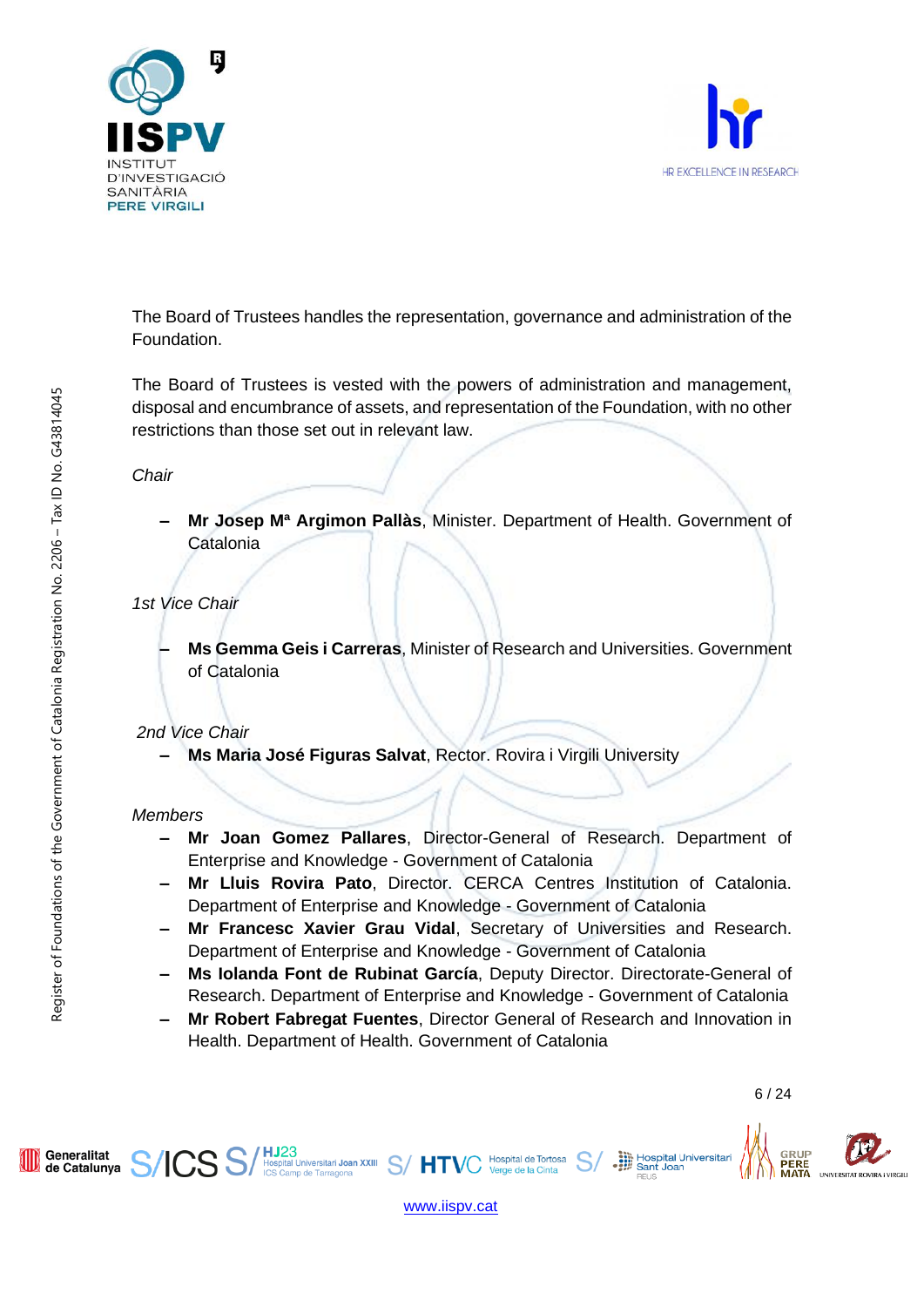



- **‒ Mr Ramon Descarrega Queralt**, Manager of the Camp de Tarragona Health Region of the Catalan Health Service – Department of Health - Government of **Catalonia**
- **‒ Mr Anton Benet Català**, Management of Sant Joan de Reus Hospital
- **‒ Mr Francesc Díaz González**, Vice Rector of Scientific Research and Planning. Rovira i Virgili University
- **‒ Mr Josep Ribalta Vives**, Director of the Doctorale School. Rovira i Virgili **University**
- **‒ Mr Joan Amigó Ferrater**, Managing Director of the Pere Mata Institute Psychiatric Hospital and of the Pere Mata Group
- **‒ Mr Rafael Gràcia Escoriza**, ICS Regional Manager, Camp de Tarragona. Department of Health. Government of Catalonia
- **‒ Mr Francesc Xavier Arrufat Nebot**, Medical Director, Pere Mata Institute
- **‒ Mr Josep Ribalta Vives**, Secretary

# **b) Committee with Delegated Powers**

# *Office of the Chairman*

**‒ Ms Anna Maria Plaza i Tesías**, Director General of Health Planning. Department of Health. Government of Catalonia

# *Members*

- **‒ Mr Joan Gomez Pallares**, Director-General of Research. Department of Enterprise and Knowledge - Government of Catalonia
- **‒ Mr Lluis Rovira Pato**, Director. CERCA Centres Institution of Catalonia.
- **‒** Department of Enterprise and Knowledge Government of Catalonia
- **‒ Mr Francesc Díaz González**, Vice Rector of Scientific Research and Planning. Rovira i Virgili University
- **‒ Mr Josep Ribalta Vives**, Director of the Doctorale School. Rovira i Virgili **University**

Hospital de Tortosa

Verge de la Cinta

**‒ Mr Anton Benet Català**, Management of Sant Joan de Reus Hospital

Hospital Universitari<br>
Sant Joan

GRUP



HJ23<br>Hospital Universitari Joan XXIII S/HTV(<br>ICS Camp de Tarragona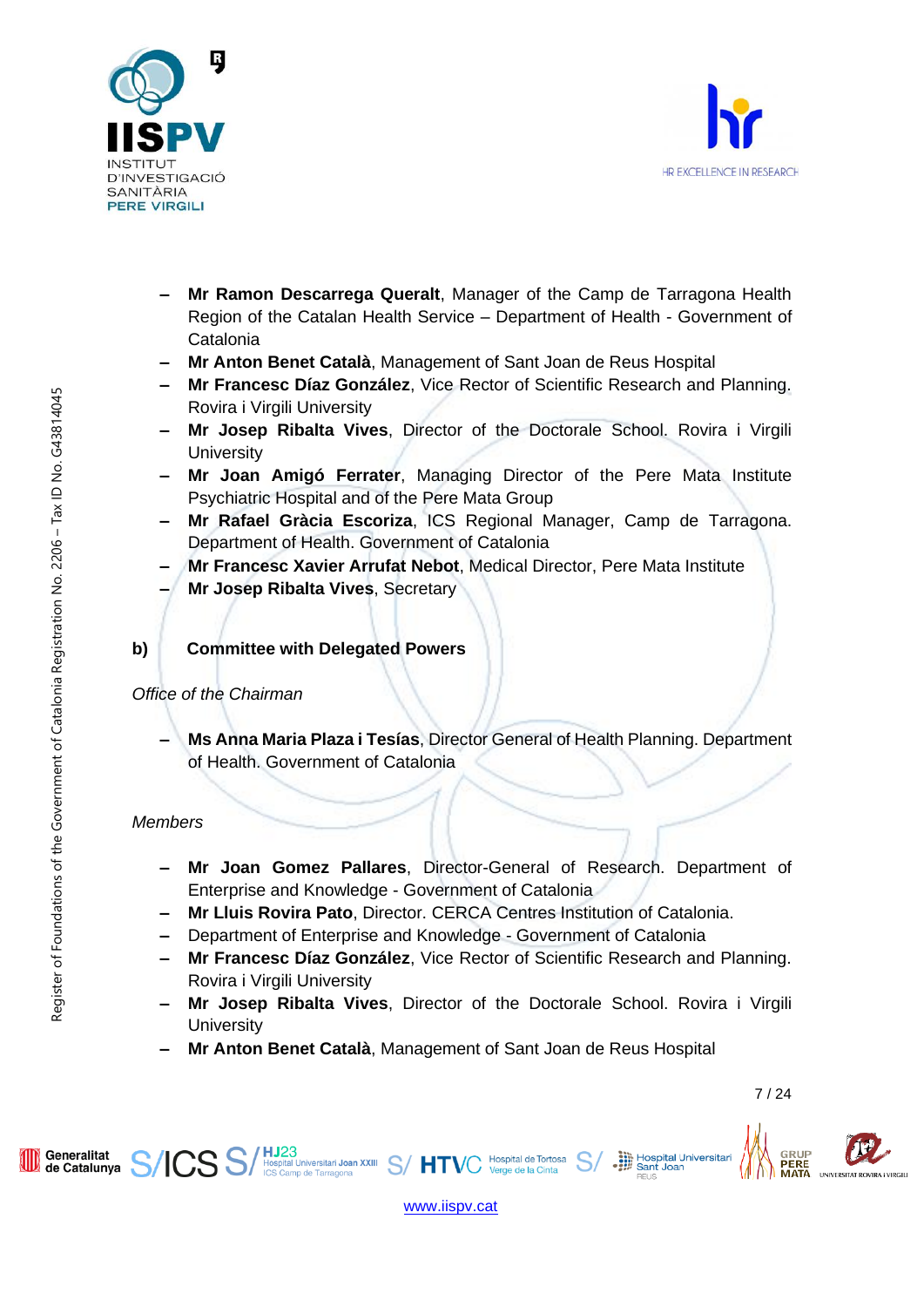



- **‒ Mr Rafael Gràcia Escoriza**, ICS Regional Manager, Camp de Tarragona. Department of Health
- **‒** Secretary: **Mr Anton Benet Català**
- **c) External Scientific Council**
	- **‒** Prof. Lluís Fajas
	- **‒** Prof. Ma. Ángeles Muñoz
	- **‒** Prof. Àngel Pellicer
	- **‒** Prof. Joan Sabaté
	- **‒** Prof. Ma. Paz García-Portilla
	- **‒** Prof. Ángela Valverde
- **d) Internal Scientific Council**

# *Chair*

Dr. Joan Josep Vendrell Ortega

# *Members:*

- **‒** Dr. Sònia Fdz-Veledo
- **‒** Dr. Josep Ribalta
- **‒** Dr. Martí Nadal
- **‒** Dr. Rosa Solà
- **‒** Dr. Mònica Bulló

ICS S

- **‒** Dr. Fàtima Sabench
- **‒** Dr. Marylène Lejeune

Hospital Universitari<br>
Sant Joan<br>
Sant Joan

- **‒** Dr. Teresa Auguet
- **‒** Dr. Jorge Joven



GRUP<br>**PERE**<br>**MATA** 

**NIVERSITAT ROVIDA** 

Register of Foundations of the Government of Catalonia Registration No. 2206 – Tax ID No. G43814045

Register of Foundations of the Government of Catalonia Registration No. 2206 - Tax ID No. G43814045



Hospital de Tortosa Verge de la Cinta

HJ23<br>Hospital Universitari Joan XXIII S/HTV(<br>ICS Camp de Tarragona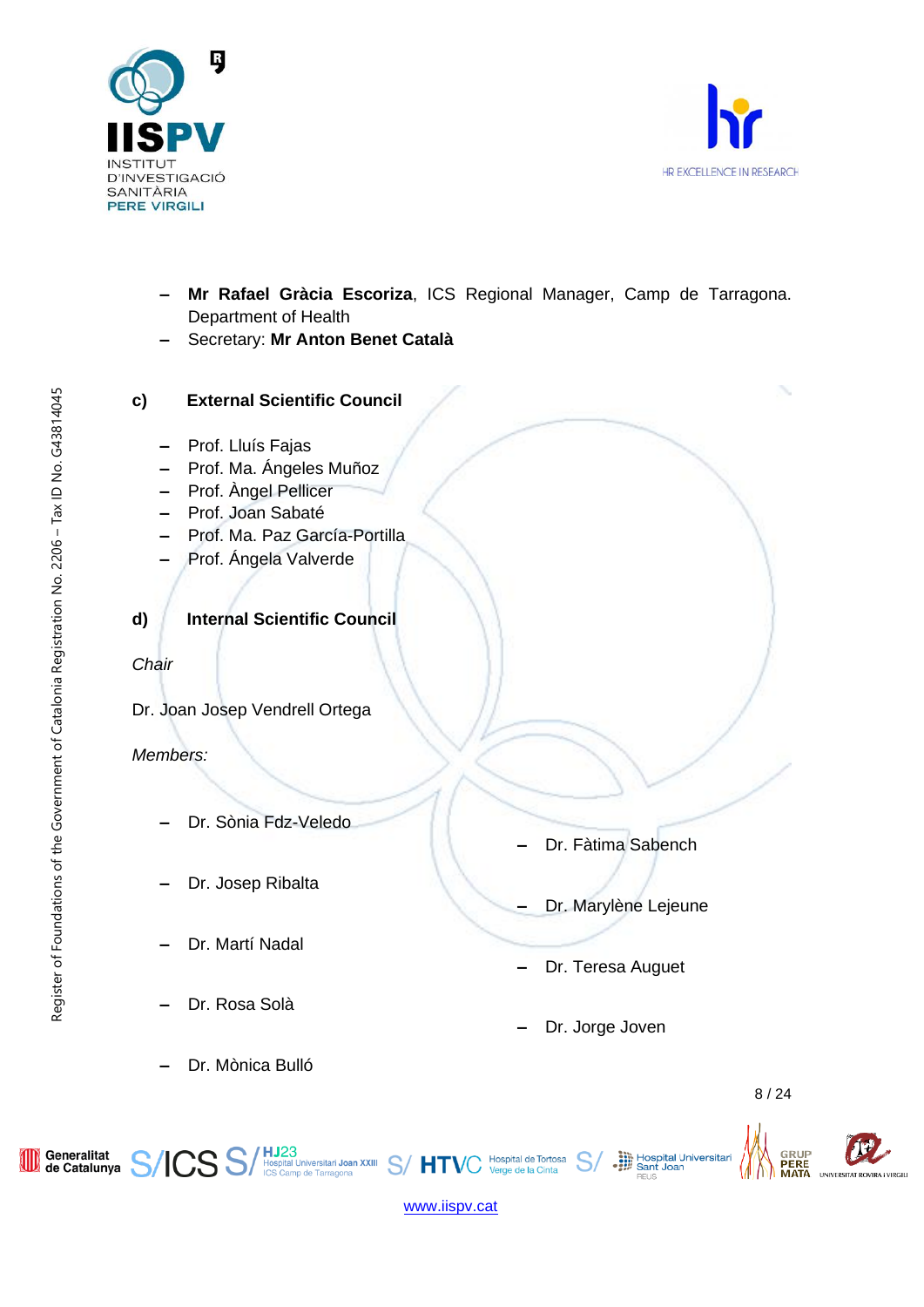



- **‒** Dr. Josep Guarro Artigas
- **‒** Dr. Joaquín Escribano

**‒** Dr. Lourdes Martorell

**‒** Dr. Victoria Arija

**‒** Dr. Xavier Correig

# **e) Management**

The **Director** is Dr. Joan Josep Vendrell Ortega (direccio@iispv.cat)

The **Deputy Director** is Dr. Elisabet Vilella Cuadrada

The **Management Committee** of the Institute is responsible for the management, coordination and direction of the IISPV. Its members are:

- **‒** Dr. Francesc Vidal
- **‒** Dr. Elisabet Vilella
- **‒** Mr Lluís Masana
- **‒** Dr. Josep Ribalta
- **‒** Dr. Ramon Bosch
- **‒** Dr. Jordi Salas
- **‒** Ms. Elisabet Galve
- **‒** Dr. Sonia Fernández

# f**) Management**

Mr David Martín is the General Manager of the Institute (david.martin@iispv.cat)

**g) Technical Office** (https://www.iispv.cat/organigrama-de-gestio/)



Hospital Universitari<br>
Sant Joan

GRUP<br>PERE

**MATA** 

NIVERSITAT ROVIE

[www.iispv.cat](http://www.iispv.cat/)

Hospital de Tortosa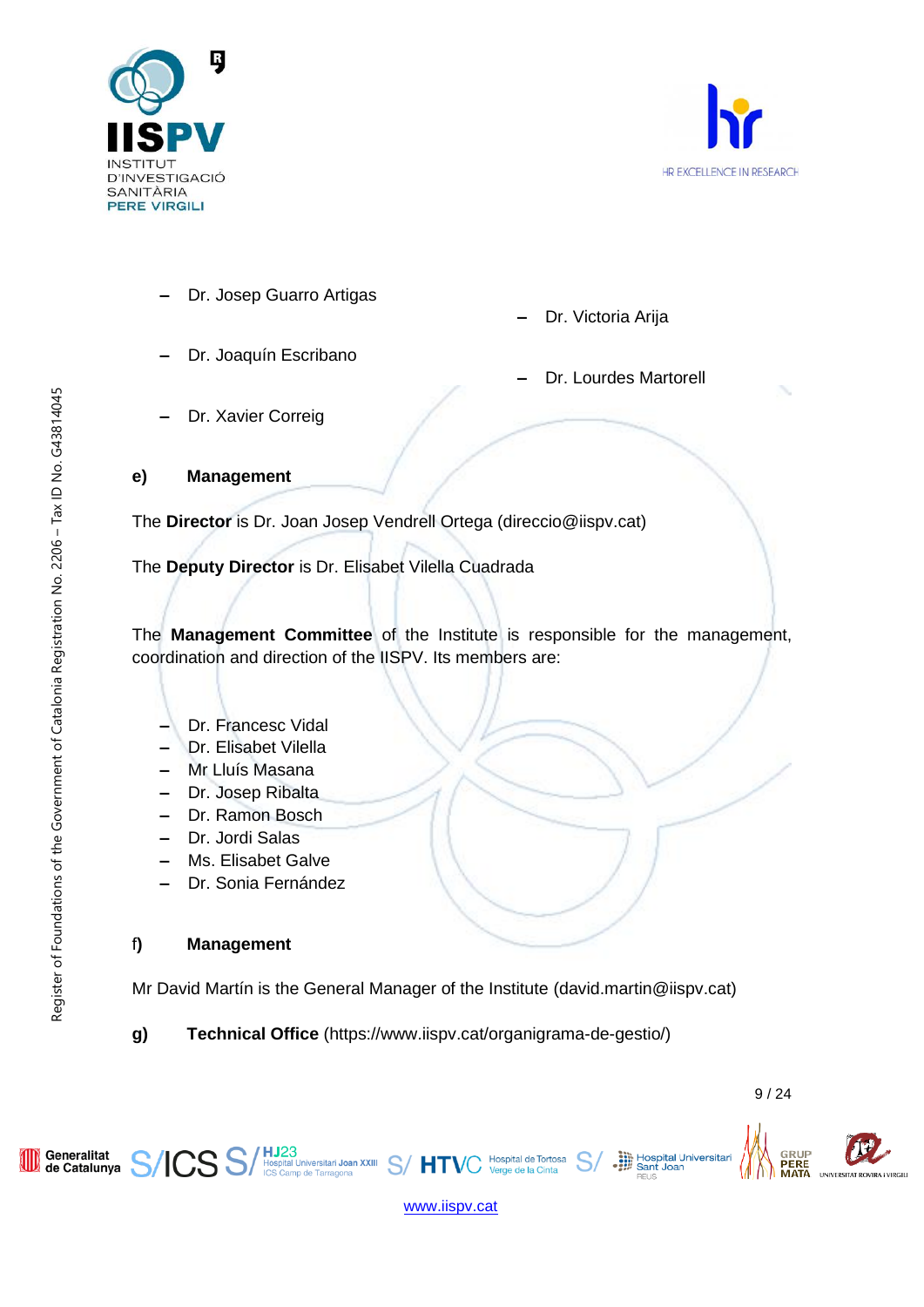



Technical Office Management: Elisabet Galve (elisabet.galve@iispv.cat)

# **National Projects and Clinical Testing Unit**

Neus Rodríguez Nogales: neus.rodriguez@iispv.cat Tel. 977 75 93 96

# **International Projects Unit**

Alba Martí: alba.marti@iispv.cat Tel. 977 75 93 93 Joana Díaz: joana.diaz@iisp.cat Tel. 977 75 93 93

# **Communication, Fund-Raising and Sponsorship Unit**

Jordi Masana Pérez: jordi.masana@iispv.cat Tel. 977 75 89 27

# **Innovation and Knowledge Transfer Unit**

Maria J. Guilera Morilla: mariajose.guilera@iispv.cat Tel. 977 75 89 27

# **Personnel Unit**

Elisabet Galve elisabet.galve@iispv.cat Tel. 977 75 93 95

**HJ23**<br>Hospital Universitari **Joan XXIII**<br>ICS Camp de Tarragona

# **Training Unit**

Rebeca Bueno Palomares rebeca.bueno@iispv.cat Tel. 977 75 89 27

# **Economic Management Unit**

Elisabet Serralvo elisabet.serralvo@iispv.cat / Marta Valls marta.valls@iispv.cat Tel. 977 75 89 28

Generalitat

de Catalunya

Hospital Universitari<br>
Sant Joan

GRUP

PERE



HТ

Hospital de Tortosa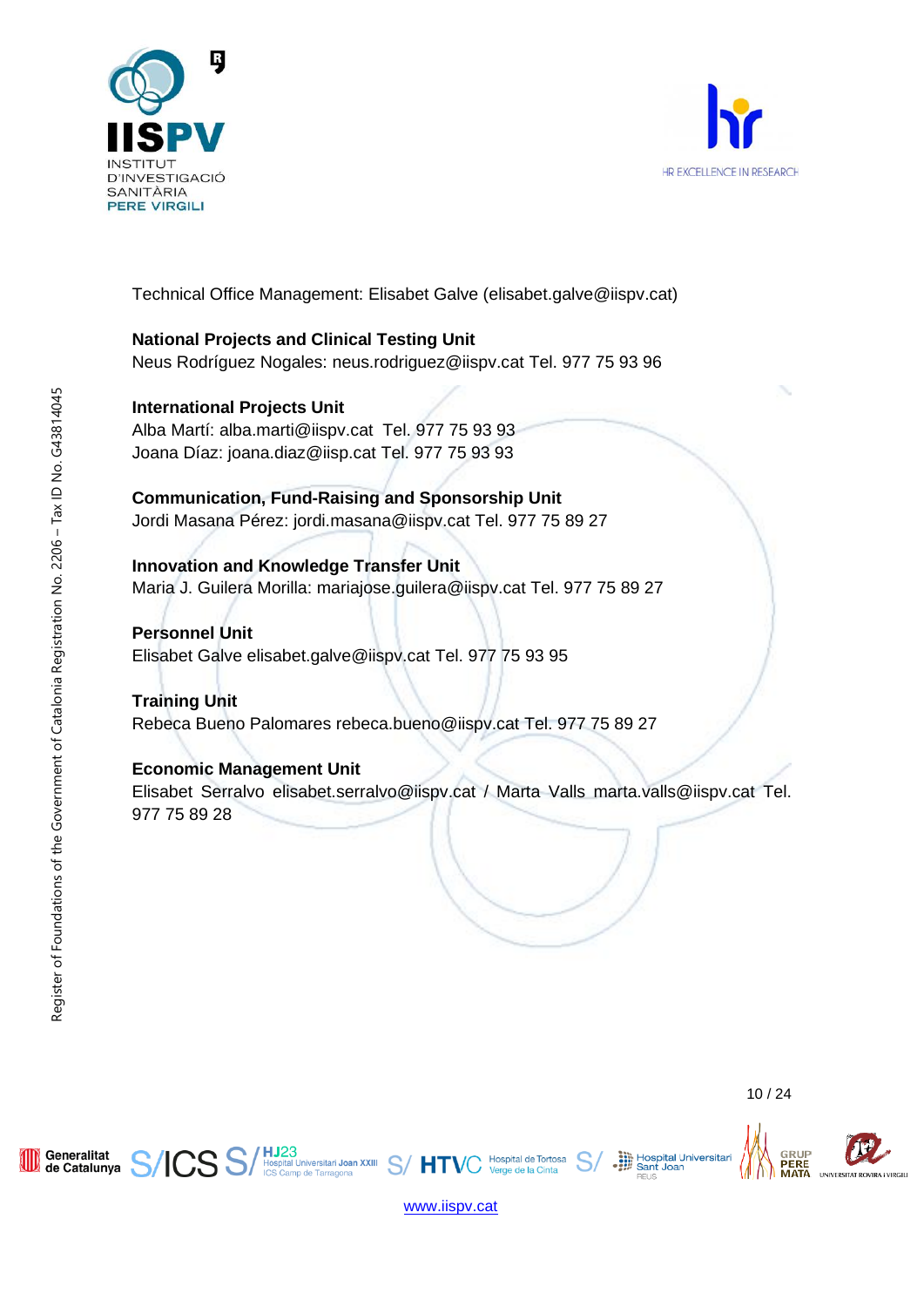



# **Reus Technical Office:**

Sant Joan de Reus University Hospital Avda. Josep Laporte, 2 Level 0 - E2 orange 43204 Reus (Tarragona)

# **Tarragona Technical Office:**

Pere Virgili Health Research Institute Parc Sanitari Joan XXIII c/ Doctor Mallafrè, 4 43005 Tarragona

# **4. Personnel management**

# **4.1. Work patterns**

Work patterns are set out in each worker's contract of employment.

# **a) ID cards and parking card**

**HJ23**<br>Hospital Universitari **Joan XXIII**<br>ICS Camp de Tarragona

Together with the onboarding manual you will be provided with an ID card to be able to access the various area of your work site.

Staff who need to park in the Joan XXIII Hospital grounds can request a card for employee parking which is allocated at the rear of the hospital and is subsidised. The card has an initial balance of €10 and can be recharged at the machines installed in the car park.

# **b) Staff calendar**

S:

The staff calendar is reviewed annually and applies to all staff employed by the IISPV. It is distributed to the Institute's staff every year.

11 / 24

PERE

Hospital Universitari<br>
Sant Joan



Generalitat

de Catalunya

Register of Foundations of the Government of Catalonia Registration No. 2206 – Tax ID No. G43814045

Register of Foundations of the Government of Catalonia Registration No. 2206 - Tax ID No. G43814045



HT

Hospital de Tortosa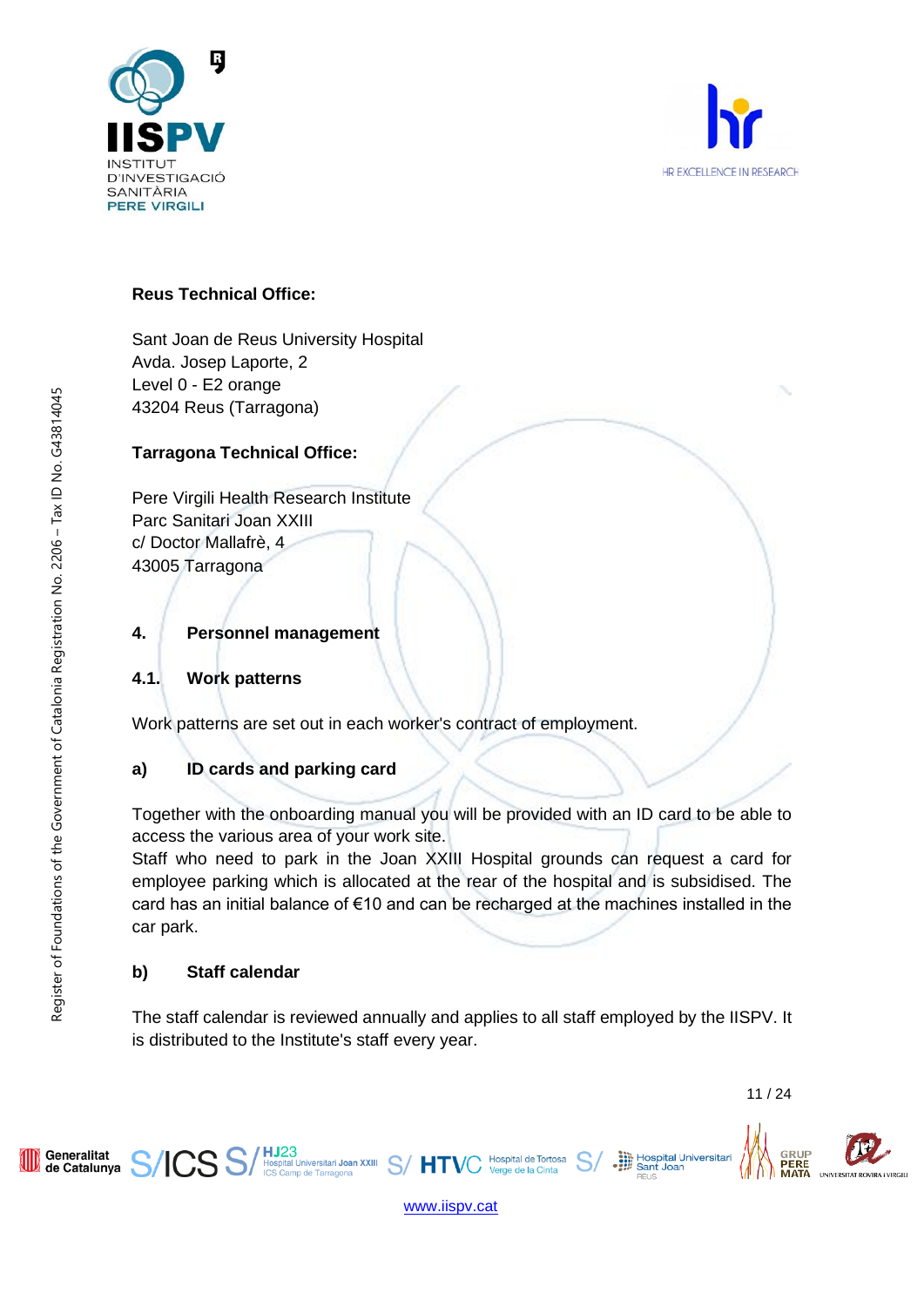



# **c) Holidays**

To apply for holiday or leave you need to fill in the holiday request document, which is available on the IISPV intranet and hand it in to the Technical Office, signed by your line manager.

You have 23 days paid holiday per year.

In the case of applications for leave, you need to attach supporting documents.

# **d) Training at the IISPV**

Every year, the IISPV publishes on its website the annual training plan to provide our researchers, technicians and support staff with the search for tools and knowledge in both scientific and non-scientific aspects that are key to their career development.

All the information on courses and one-day events, as well as the IISPV's Scientific Seminars Cycle, can be found at: http://www.iispv.cat/personal/formacio.html

# **e) Wages and Salaries**

Wages and salaries are paid by bank transfer on the last working day of the month. The pay slip is sent by email as a Zip file. To view it, you need a password, which is your national ID number or foreign resident number (DNI or NIE) followed by an upper-case letter. (Example: 11111111A or X11111111A).

Any issue concerning pay (change of account no., postal address, etc.) must be communicated before the 20th of the month for the change to take effect the following month.

# **f) Sick leave**

If a staff member takes sick leave with a doctor's note, the document issued by the GP must be sent no later than three days to rrhh@iispv.cat, as must any subsequent letters or communications extending the leave on a weekly basis.

# **g) Equality Plan/Anti-harassment Plan**

HJ23<br>Hospital Universitari Joan XXIII S/HT<br>ICS Camp de Tarragona

**GRUP** 

[www.iispv.cat](http://www.iispv.cat/)

Hospital de Tortosa

Verge de la Cinta

Generalitat

de Catalunya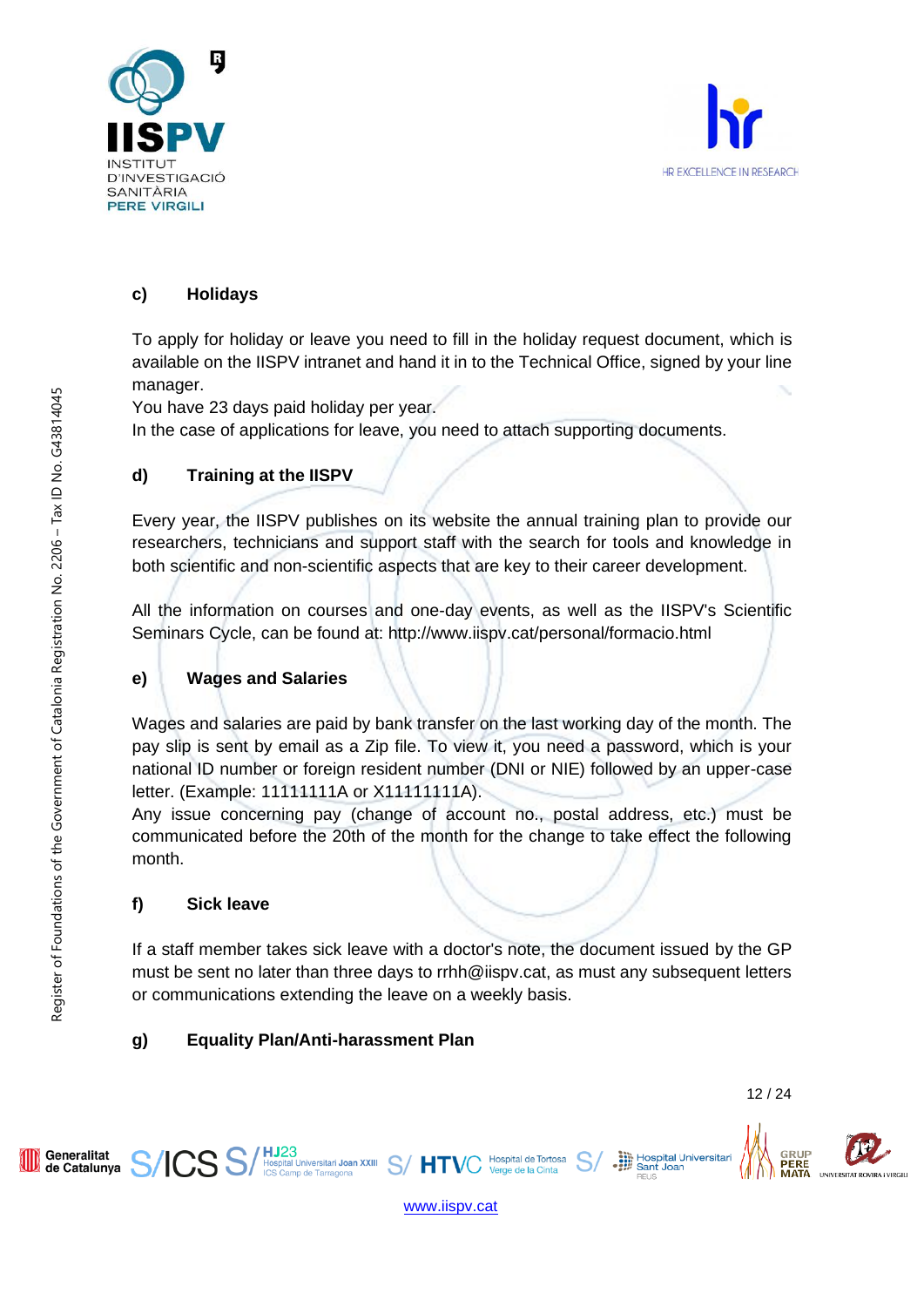



The Equality Plan reflects the IISPV's commitment to establishing equal opportunities for women and men as a principle of the organisation's behaviour. Measures to promote equality have been defined on the basis of a situation diagnostic audit that analysed aspects such as the distribution of men and women in different positions and levels of responsibility, and the promotion of egalitarian organisational management. , the working conditions of women and men, the projection of a non-discriminatory image and the use of non-sexist language, access to equal training or the average annual salary per sex, among other issues.

The Equality Plan is at your disposal on the Institute's website ( www.iispv.cat) The Institute also has an anti-harassment in the workplace plan that can be found on the staff web page.

# **h) Occupational risk prevention and what to do in the event of an accident**

# Information on Risks in the Workplace

The IISPV will provide all staff who join the institution with information on the risks of their workplace in accordance with their assigned tasks.

# Training in Occupational Risk Prevention

In accordance with the 1995 Occupational Risk Prevention Act, the IISPV will provide the necessary training and information for the workplace. For this reason, during induction, the staff will receive a specific course on the risks of their job. Courses will be held annually for both office and laboratory staff.

A copy of the OSH training course certificate must be provided to Personnel to complete the file.

# **Chemicals**

The personnel unit must be informed of the list of chemicals commonly used in your work.

# Emergency plan

The IISPV will provide all staff with instructions and actions in the event of an emergency in the building where they carry out their activities.

Hospital de Tortosa

Verge de la Cinta

13 / 24

Hospital Universitari<br>
Sant Joan





HJ23<br>Hospital Universitari Joan XXIII S/HTV(<br>ICS Camp de Tarragona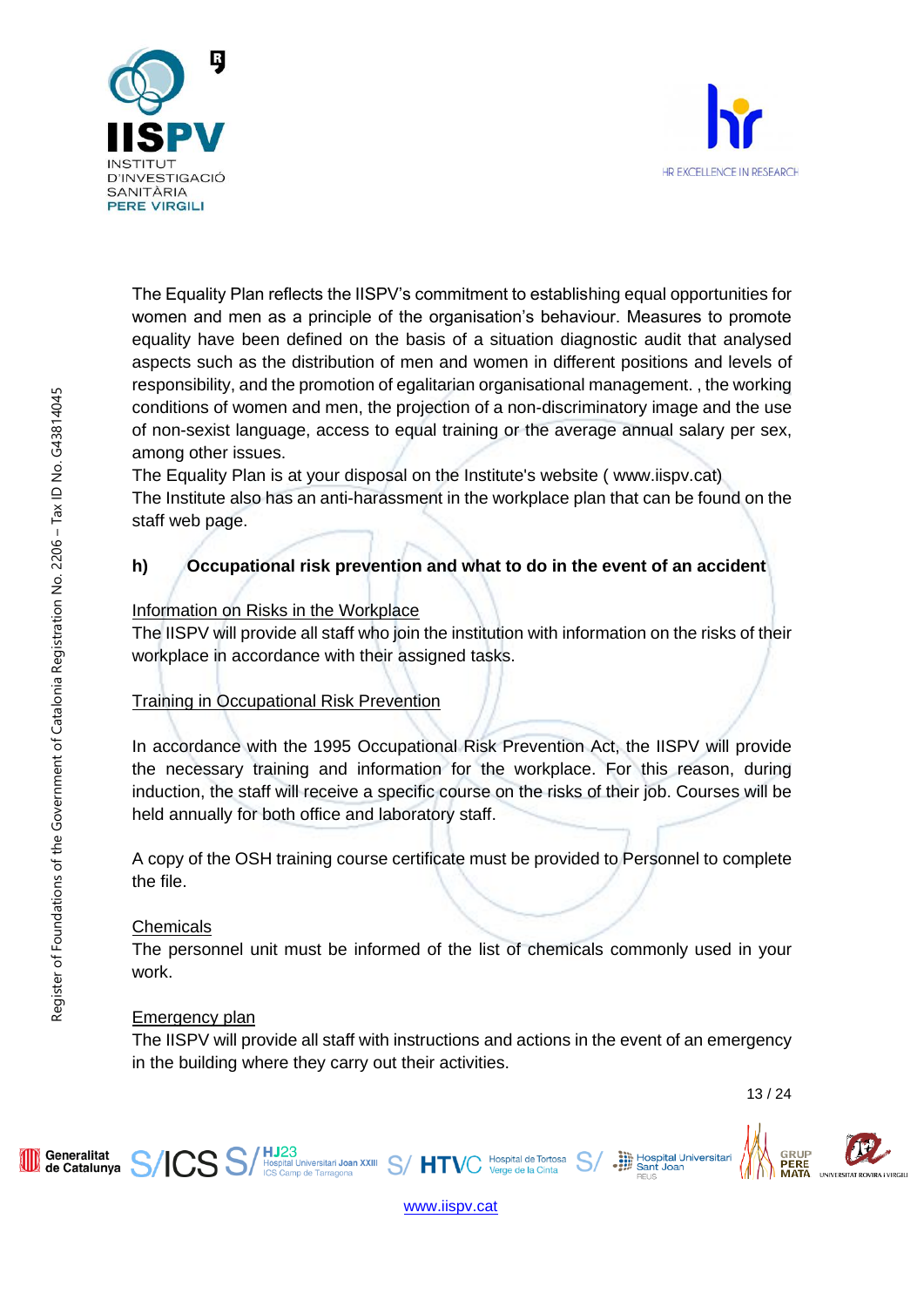



# Health Monitoring

At the time of induction and annually, the IISPV offers its employees the opportunity to undergo a medical examination. This procedure will be carried out using the consent form that is available on the IISPV intranet.

The medical examination is voluntary except for those workers who are exposed to specific risks. Employees whose positions include any of the characteristics listed below are required to undergo mandatory health check-ups and monitoring:

- Exposure to noise
- Handling asbestos, benzene, vinyl chloride monomer
- Handling carcinogens
- Working with lead metal and its ionic components
- Working with ionising radiation
- Working with genotypic and/or sensitised products
- Handling group III and IV pathogens
- With special sensitivities to the working conditions
- Working at a height

# Special risks

IISPV staff must immediately notify HR of any changes in the workplace or position, the use of new products during work, the performance of new tasks that may involve a risk, or personal changes (allergies or illnesses, pregnancies, breastfeeding, etc.) that might affect the work.

# Personal Protective Equipment (PPE)

At the beginning of the activity, the HR unit must be notified of the PPE required to carry out the assigned tasks using the PPE issuance document available on the IISPV intranet.

Work-related accidents

Generalitat

de Catalunya

14 / 24

Hospital Universitari<br>
Sant Joan





Hospital de Tortosa

Verge de la Cinta

HJ23<br>Hospital Universitari Joan XXIII S/HTV(<br>ICS Camp de Tarragona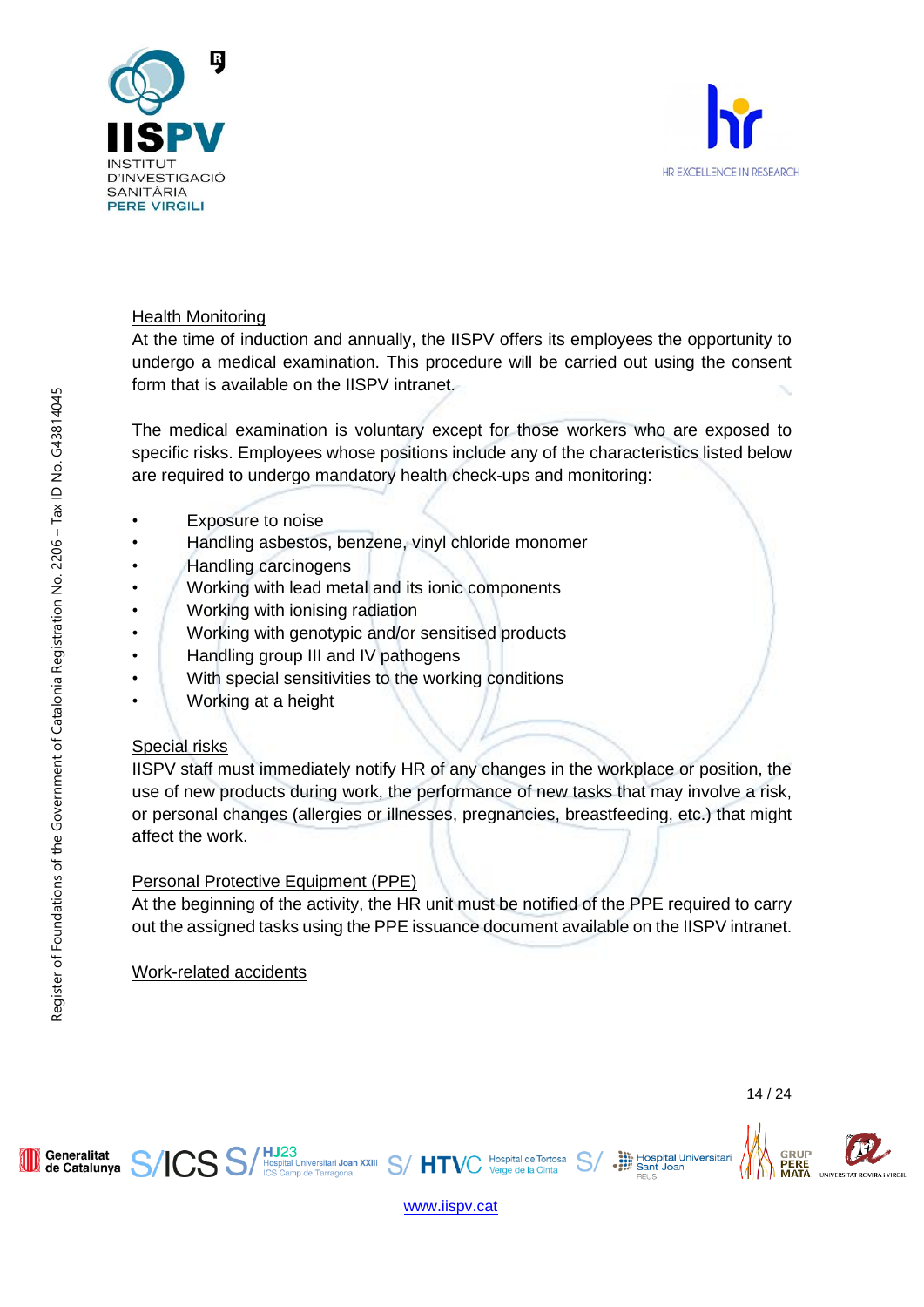



# **What to do in the event of a work-related accident?**

# **IN THE EVENT OF A LIFE-THREATENING EMERGENCY OR SERIOUS ACCIDENT**

**Get help from the nearest hospital or ambulance service.** 

# **EMERGENCY SERVICES: 112**

# IN ALL OTHER CASES:

1. Report the accident or incident to your direct line manager.

2. Report the accident to HR on 977 55 87 50 - 977 55 86 69 so that they can send your request for medical assistance to MUTUA ACTIVA 2008 (Mutual Insurer for Work-Related Injuries and Occupational Diseases of the IISPV).

3. Whenever you can, go to the nearest MUTUA ACTIVA 2008 healthcare centre.

4. If you do not know the nearest centre's location, contact HR to give you the appropriate information or contact the freephone number of ACTIVA MUTUA 2008 where they will inform you which healthcare centre you can go to:

Assistència 24 hores 900 38 22 38 Estranger +34 934 631 151

5. When you enter a MUTUA ACTIVA 2008 care centre, it is very important that you identify yourself with your national ID card (DNI) and inform them that you are an IISPV staff member.

15 / 24

Hospital Universitari<br>
Sant Joan

GRUP

PERE



[www.iispv.cat](http://www.iispv.cat/)

′ нт

Hospital de Tortosa

Verge de la Cinta

HJ23<br>Hospital Universitari Joan XXIII<br>ICS Camp de Tarragona

Generalitat

de Catalunya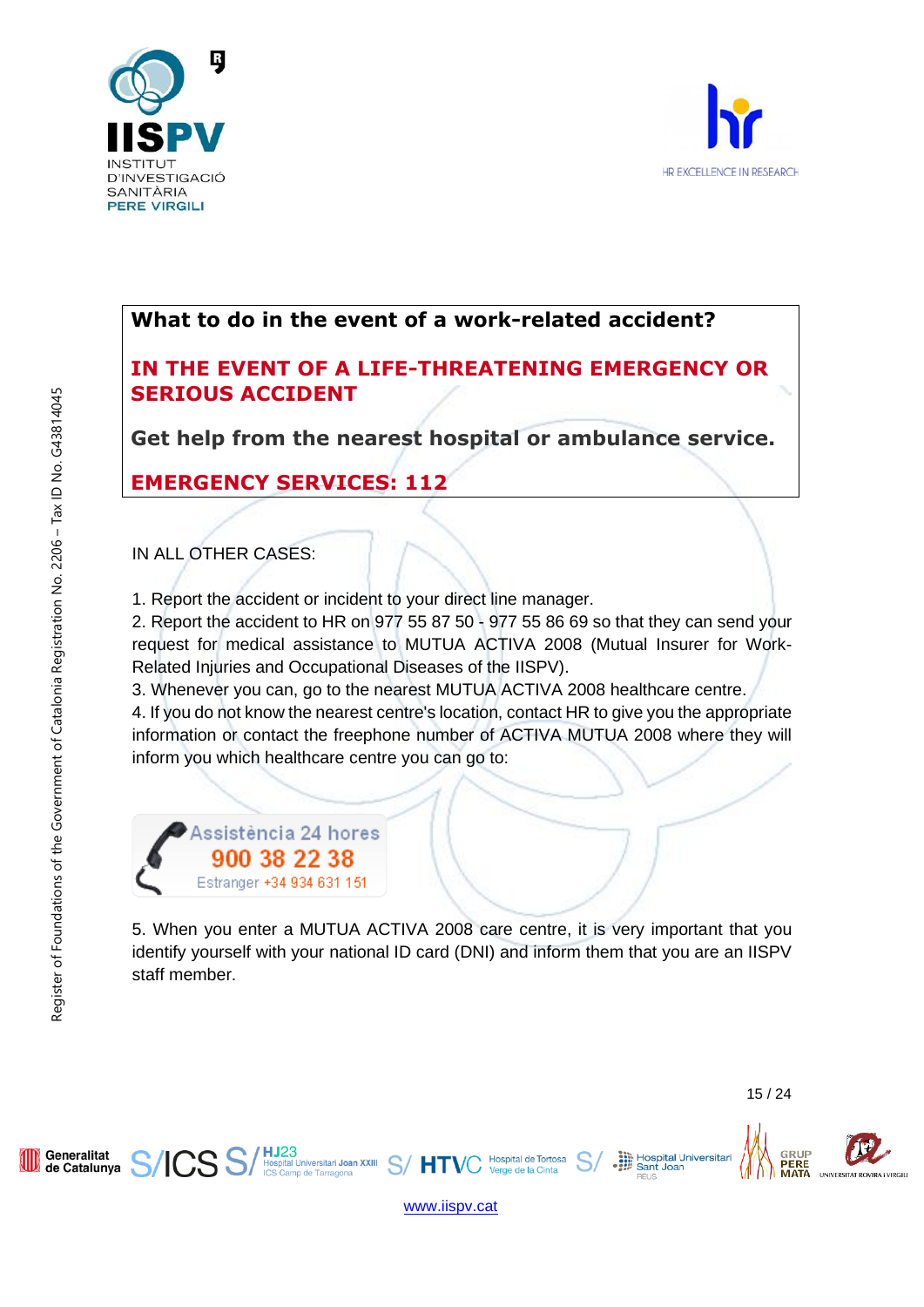



6. If you need **urgent medical attention**, go to the nearest health centre, even if it is not part of MUTUA ACTIVA 2008's care network. Later, get in touch with HR.

# **NEAREST MEDICAL CENTRE TO TARRAGONA:** ACTIVA MUTUA 2008 – CLINICA TARRAGONA C/ Pin i Soler, 12 – 43002 Tarragona 977 233 012 Opening hours: ACCIDENT AND EMERGENCY 24 H **HEALTH CENTRE NEAR REUS:** ACTIVA MUTUA 2008 Av. Cambra de Comerç, 44 – 43206 Reus (Tarragona) 977 304 304 Office hours: Monday to Friday 8.00 am to 2.00 pm **NEAREST MEDICAL CENTRE TO TORTOSA:** ACTIVA MUTUA 2008 Av. Joan Bautista la Salle, 10 – 43500 Tortosa (Tarragona) 977 4490 44 Office hours: Monday to Friday 8.00 am to 2.00 pm



Hospital de Tortosa

Verge de la Cinta

**HJ23**<br>Hospital Universitari Joan XXIII S/HTVC

Generalitat

de Catalunya

SS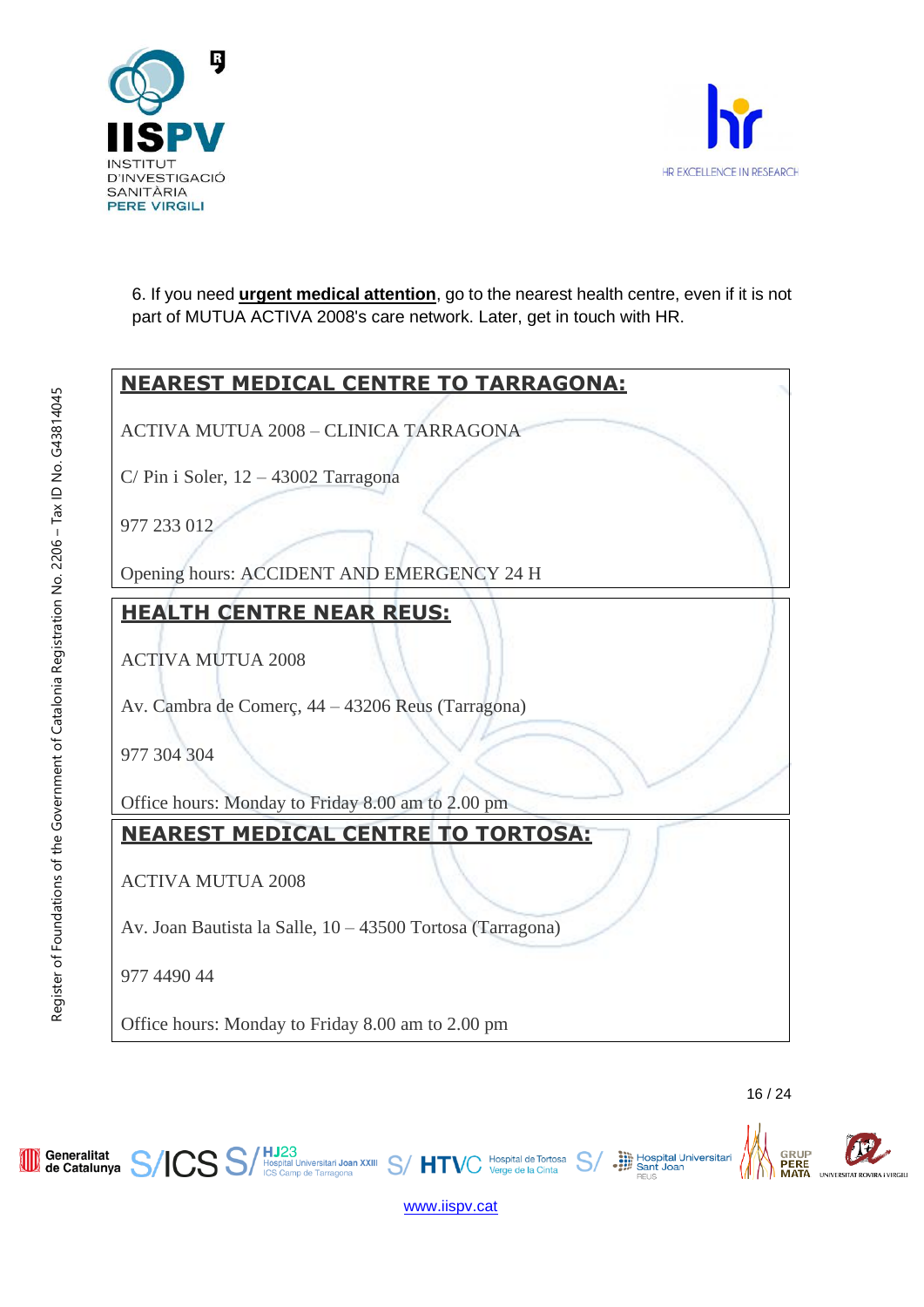



The Management of the IISPV is committed to providing the means to ensure that the prevention of occupational risks is integrated in the entity's structure and management, and to establish continuous improvement in achieving it. Furthermore, it seeks to motivate, train and involve all staff in the continuous improvement of the system and of the working conditions.

You can make contributions, suggestions and proposals for improvement that you see fit with regard to the Occupational Risk Prevention Management System at rrhh@iispv.cat

# **All information concerning work patterns can be found on the intranet at:**:

[https://www.iispv.cat/personal/documentacio-](https://www.iispv.cat/personal/documentacio-personal/)

**5. Platforms**

# **5.1. Clinical Studies Unit**

[personal/](https://www.iispv.cat/personal/documentacio-personal/)

The UEC is a cross-organisational research support platform, which the IISPV makes available to all its researchers.

The UEC offers a programme of comprehensive services, from start to finish, for researchers in supervised centres, for the promotion of clinical trials, as well as the development of clinical research projects, ensuring the appeal and competitiveness of the IISPV's biomedical research.

# **5.2. Biobank**

The IISPV Biobank of the Pere Virgili Health Research Institute is an institutional and centralised platform for cross-organisational services: processing, storage, management and distribution of human biological samples for IISPV researchers and also for researchers or other external personnel who may require their services.

Hospital Universitari<br>
Sant Joan

Sant Joar







Hospital de Tortosa

Verge de la Cinta

HJ23<br>Hospital Universitari Joan XXIII S/HTV(<br>ICS Camp de Tarragona

Generalitat

de Catalunya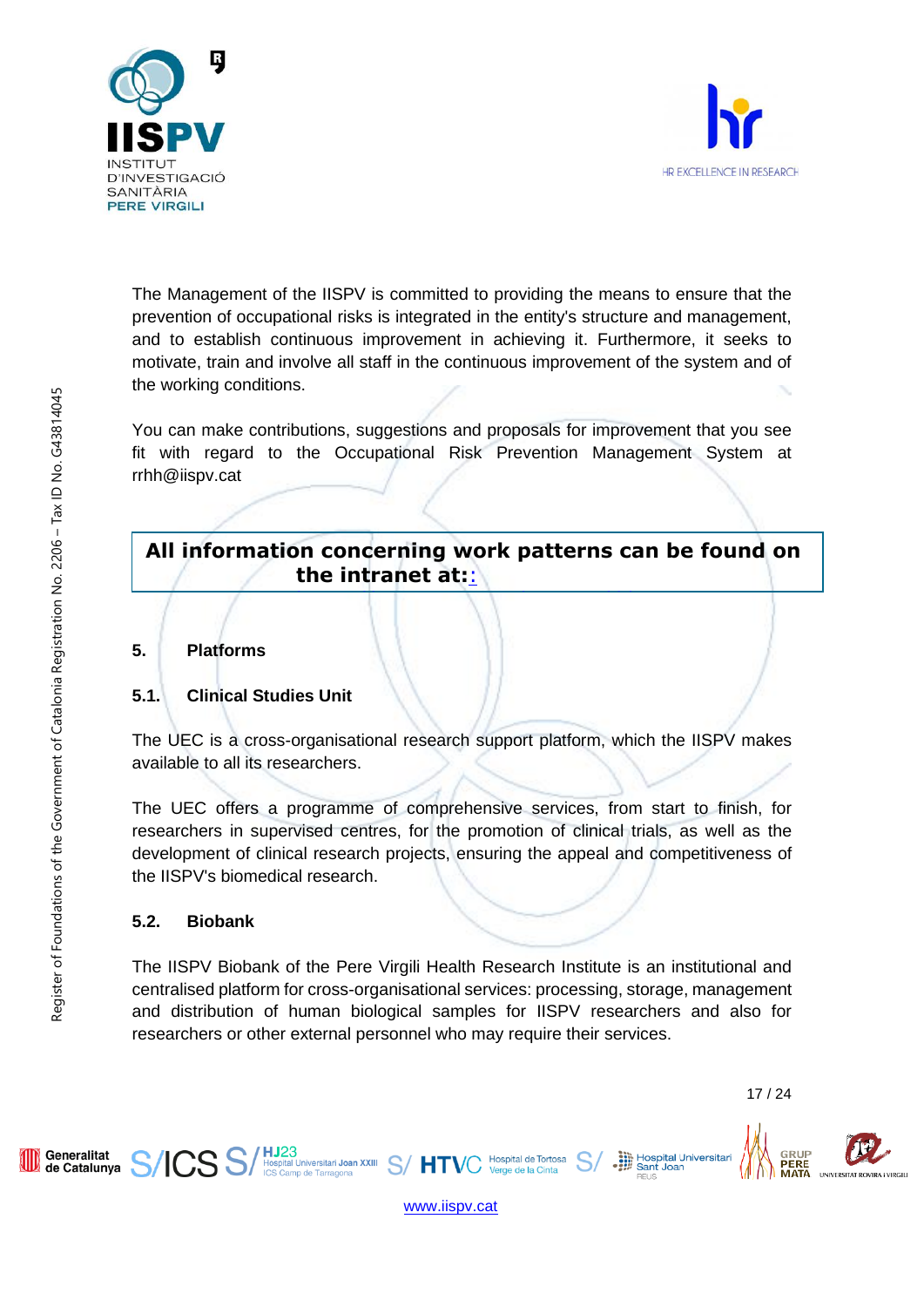



This platform consists of two biobanks, authorised by the Government of Catalonia on 10 September 2013, and registered in the National Register of Biobanks of the Carlos III Health Institute.

# **Contact**

Technical coordination: Lluís Gallart Address: Mallafré Guasch, 4 - 43005 Tarragona Email: lluis.gallart@iispv.cat Telephone: 609 035 995

Services, rates and sample requests: <https://www.iispv.cat/plataforma-de-suport/biobanc-iispv/>

# **5.3. CEIm IISPV**

The Pere Virgili Health Research Institute Clinical Research Ethics Committee (CEIm IISPV) is an independent committee made up of health and non-health professionals, which ensures due compliance with the ethical principles of clinical trials and research projects carried out in our sphere of activity.

It contributes to safeguarding the dignity, rights, safety and well-being of people involved in biomedical research and ensuring that they follow the rules of Good Clinical Practice, specifically in the methodological, ethical and legal aspects.

To look up meetings and procedures in submitting documentation: CEIm IISPV Sant Joan de Reus University Hospital Avda. Josep Laporte, 2 Level 0 - E2 orange 43204 Reus (Tarragona) Email: ceim@iispv.cat

**6. IISPV Service**

Hospital Universitari<br>
Sant Joan

Sant Joar

GRUP

Register of Foundations of the Government of Catalonia Registration No. 2206 – Tax ID No. G43814045

Register of Foundations of the Government of Catalonia Registration No. 2206 - Tax ID No. G43814045

[www.iispv.cat](http://www.iispv.cat/)

Hospital de Tortosa

Verge de la Cinta

HJ23<br>Hospital Universitari Joan XXIII S/HTV<br>ICS Camp de Tarragona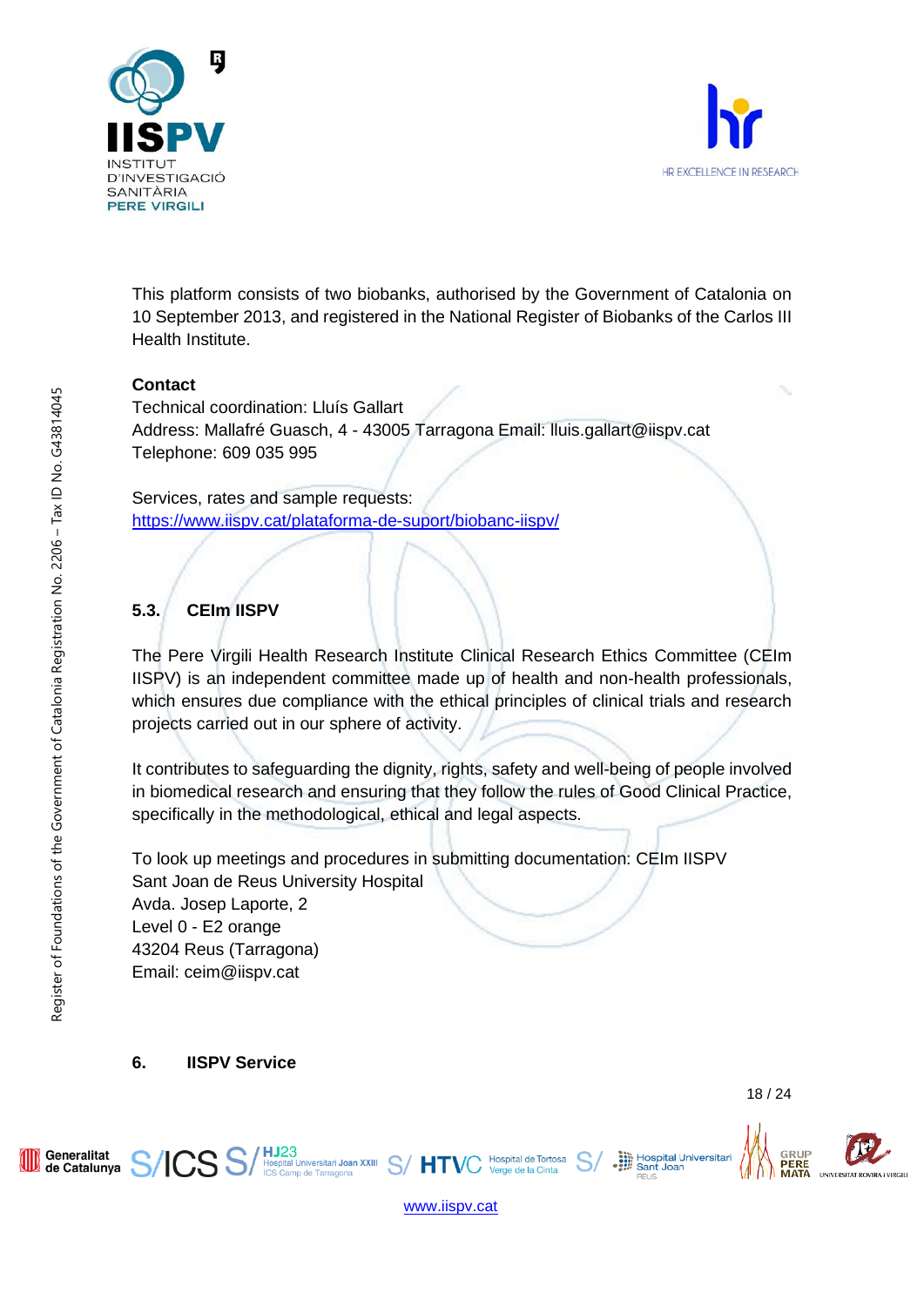



# **6.1. IISPV Intranet**

We attach the passwords with which you can log into the IISPV Intranet from the website: [www.iispv.cat](http://www.iispv.cat/)

> *User– other process files and/or software* Password: 10iispv

In accordance with Organic Law 15/1999 of 13 December on the protection of personal data (LOPD) and data confidentiality, these keys are personal and non-transferable, and you are solely responsible for any consequences that may arise from the misuse, disclosure or loss thereof.

To exercise your ARCO [Access, Rectification, Cancellation and Opposition] rights, you must submit a written request to the address indicated above or send an email to: pd@iispv.cat. You must specify which of these rights you are applying for and, in turn, you must attach a photocopy of your national ID card or equivalent identification document. If you are acting through a representative or proxy, legal or voluntary, you will also have to supply a document that proves the authorisation of representation and the identification document of the person in question.

If you wish to use a template for this, you can:

- **‒** Use an official template of the Agency's [http://www.agpd.es/portalwebagpd/canaldelciudadano/derechos/index-ides](http://www.agpd.es/portalwebagpd/canaldelciudadano/derechos/index-ides-%20idphp.php)[idphp.php](http://www.agpd.es/portalwebagpd/canaldelciudadano/derechos/index-ides-%20idphp.php)
- **‒** Ask us for a template: pd@iispv.cat

**HJ23**<br>Hospital Universitari **Joan XXIII**<br>ICS Camp de Tarragona

Generalitat

de Catalunya

Hospital Universitari<br>
Sant Joan

Sant Joar

GRUP



 $S/$  HT

**Hospital de Tortosa**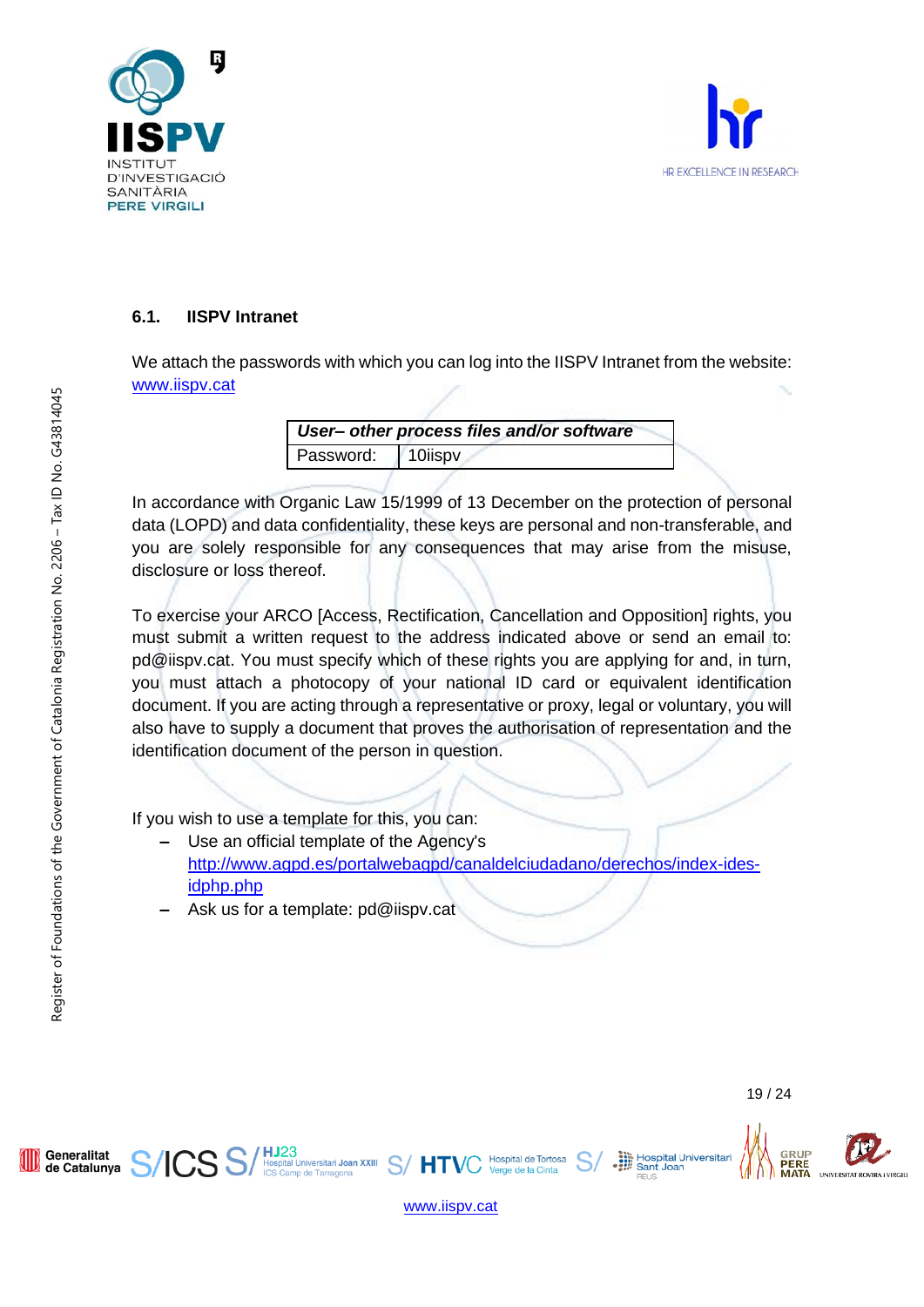



# **7. IT resources**

a) IT service and support

If you have any computer problems or questions, you can contact the service that the Institute has subcontracted to the URV Foundation, by calling 977558209 or by sending an email tofcojavier.ortega@fundacio.urv.cat

b) Email

You will be provided with an email address that belongs to the Institute.

c) FUNDANET

The Institute has a scientific production programme (FUNDANET) which allows it to manage publications, communications to congresses, talks, theses, etc. It is also a tool that can be used to update a CV.

# **8. Useful services**

a) Shopping/travel

To make any payment or request a trip, you can contact Elisabet Serralvo or Marta Valls from the Technical Office.(elisabet.serralvo@iispv.cat; marta.valls@iispv.cat)

b) Photocopier and scanner

At both the technical office in Reus and the technical office in Tarragona, you can avail of a photocopier, which also acts as a scanner. The code to use it is 7651.

# **9. Other useful information**

HJ23<br>Hospital Universitari Joan XXIII<br>ICS Camp de Tarragona

PERE

Hospital Universitari<br>
Sant Joan



[www.iispv.cat](http://www.iispv.cat/)

HT

Hospital de Tortosa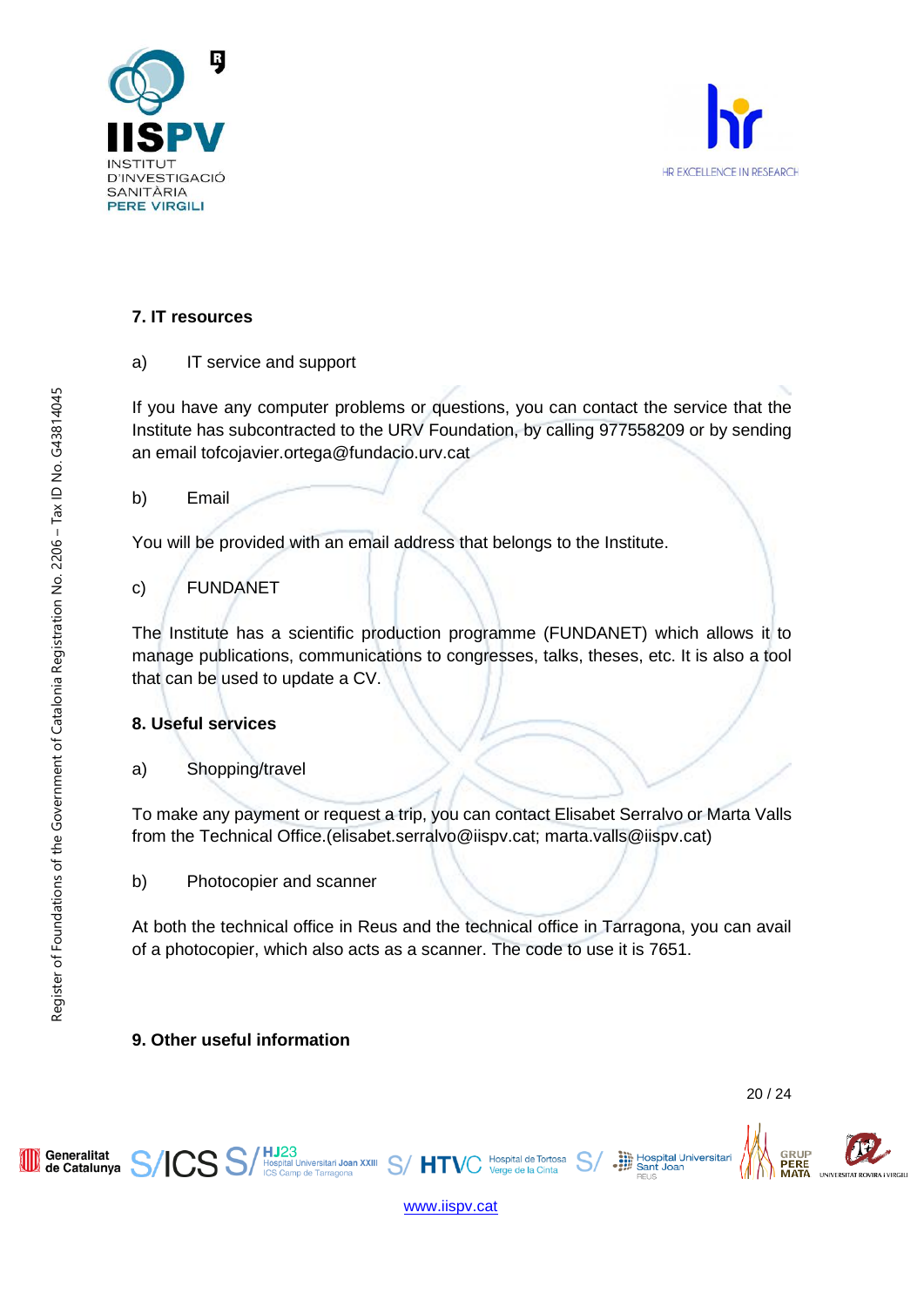



# a) Useful telephone numbers and addresses of the IISPV

# **Registered corporate offices and tax address of the IISPV**

c/ Escorxador s/n 43003 Tarragona CIF G-43814045 **IISPV Technical Office**

Sant Joan de Reus University Hospital Avda. Josep Laporte, 2 Level 0 - E2 orange 43204 Reus (Tarragona) 977 759 394 **Faculty of Medicine and Health Sciences (URV)** c/ Sant Llorenç, 21 43201 Reus Tel.: 977 759 394 **Hospital Universitari Joan XXIII:**  Parc Sanitari Joan XXIII c/ Doctor Mallafrè, 4

b) Important locations

# **REUS**

Buses:

# RENFE train station

CS S

Pl. la Estació, no number , 43202, REUS (TARRAGONA) Tel.: 902 432 343

**HJ23**<br>Hospital Universitari Joan XXIII S/HTV(

Reus City Council: [www.reus.cat](file://///10.40.3.50/RRHH%20-%20Convocatories/2021/Documentacio/www.reus.cat)

Hospital Universitari<br>
Sant Joan

Sant Joar

43005 Tarragona 977 297 998

**Hospital**:

Tel.: 682 054 024 URV Extension: 26584

**Institut Pere Mata:**

Tortosa, Tarragona

43206 Reus Tel.: 977 338 565

977 519 100

**Sant Joan de Reus University** 

Av. del Dr. Josep Laporte, 1 43204 Reus

Carretera Institut Pere Mata, 6 – 10

**Verge de la Cinta Hospital, Tortosa** Carrer de les Esplanetes,14 43500

GRUP

PERE

ΜΔΤΔ

#### Generalitat de Catalunya

21 / 24



[www.iispv.cat](http://www.iispv.cat/)

Hospital de Tortosa

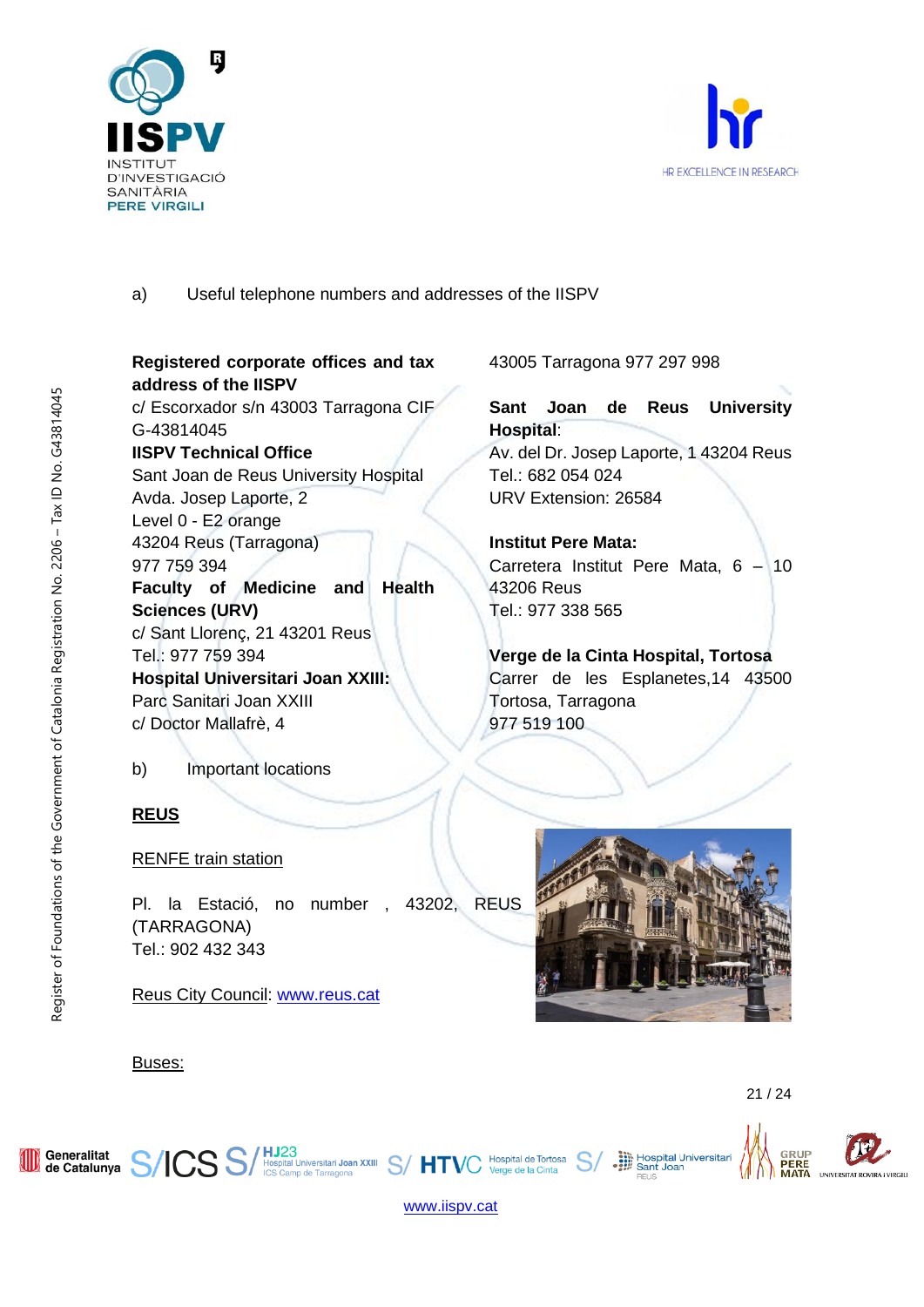



You can either contact the bus station on 977 75 14 80 or the companies:

| Company:              | <b>Telephone</b><br>no.:     | <b>Website:</b>           |
|-----------------------|------------------------------|---------------------------|
| Hispano Igualadina    | 977 77 06 98                 | www.igualadina.com        |
| Hispania              | 977 75 40 53<br>977 75 41 47 | www.autocareshispania.com |
| <b>Autocars Plana</b> | 977 21 44 75                 | www.empresaplana.es       |

For urban bus services: http://www.reustransport.com/

# **TARRAGONA**

# **RENFE train station**:

Camp de Tarragona (AVE high-speed train): Mas l'Hereuet, no number La Secuita (Tarragona) 43765- TARRAGONA

# **TARRAGONA**

Passeig de Espanya s/n 43004 Tarragona (Cataluña/Catalonia) www.adif.es Tel.: 902 432 343 Tel. Renfe: 902 320 320







[www.iispv.cat](http://www.iispv.cat/)

22 / 24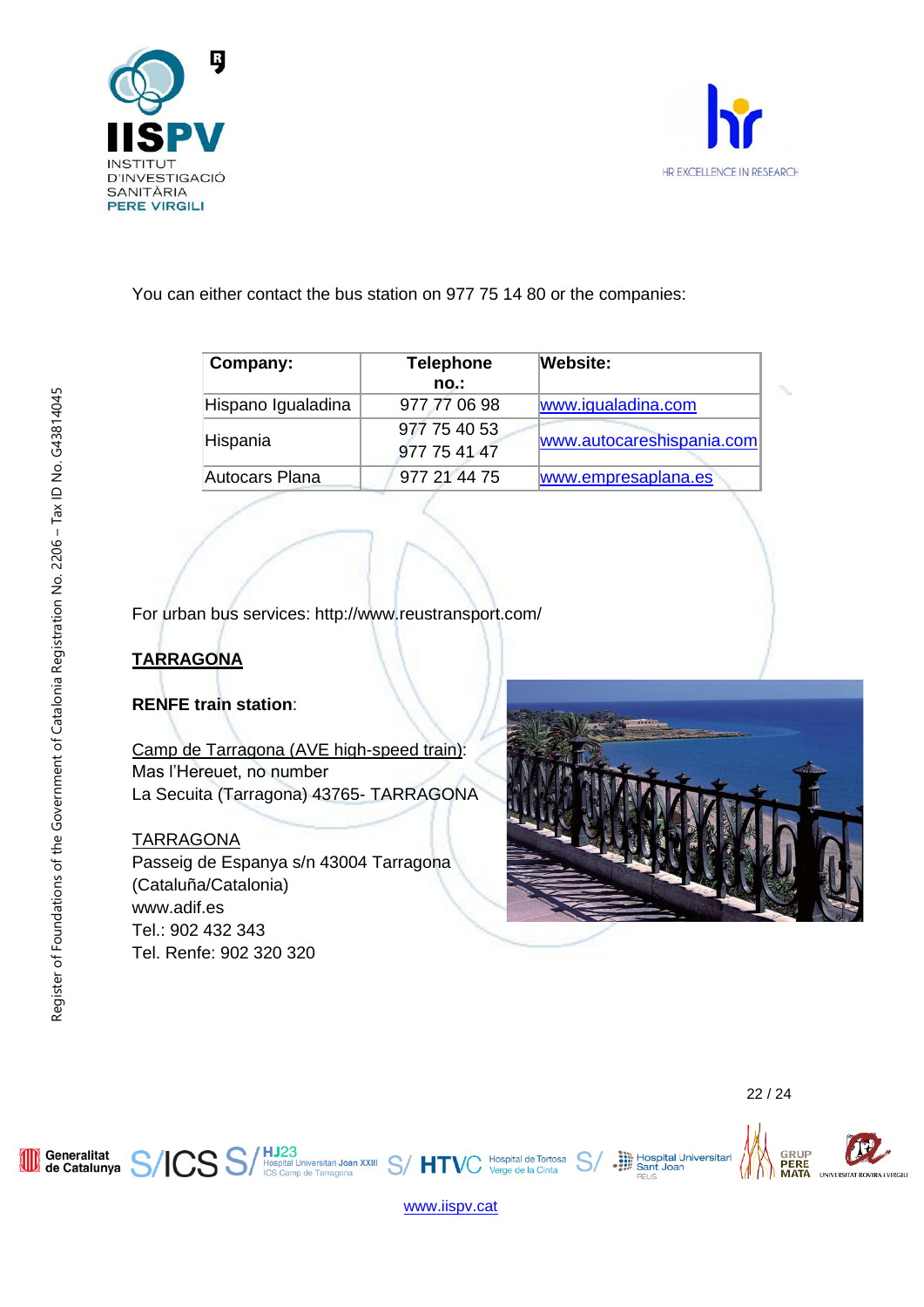



# Buses:

You can either contact the bus station on 977 22 91 26 or the companies:

| Company:              | <b>Telephone</b><br>no       | Website:                  |
|-----------------------|------------------------------|---------------------------|
| Hispano Igualadina    | 977 77 06 98                 | www.igualadina.com        |
| Hispania              | 977 75 40 53<br>977 75 41 47 | www.autocareshispania.com |
| <b>Autocars Plana</b> | 977 21 44 75                 | www.empresaplana.es       |

For city buses:<http://emtanemambtu.cat/>

Tarragona City Council: [www.tarragona.cat](file://///10.40.3.50/RRHH%20-%20Convocatories/2021/Documentacio/www.tarragona.cat)

Generalitat<br>de Catalunya

**ICSS** 

**AID** 



₩, IM

Hospital Universitari<br>
Sant Joan<br>
REUS



Hospital de Tortosa<br>Verge de la Cinta

HJ23<br>Hospital Universitari Joan XXIII S/HT<br>ICS Camp de Tarragona